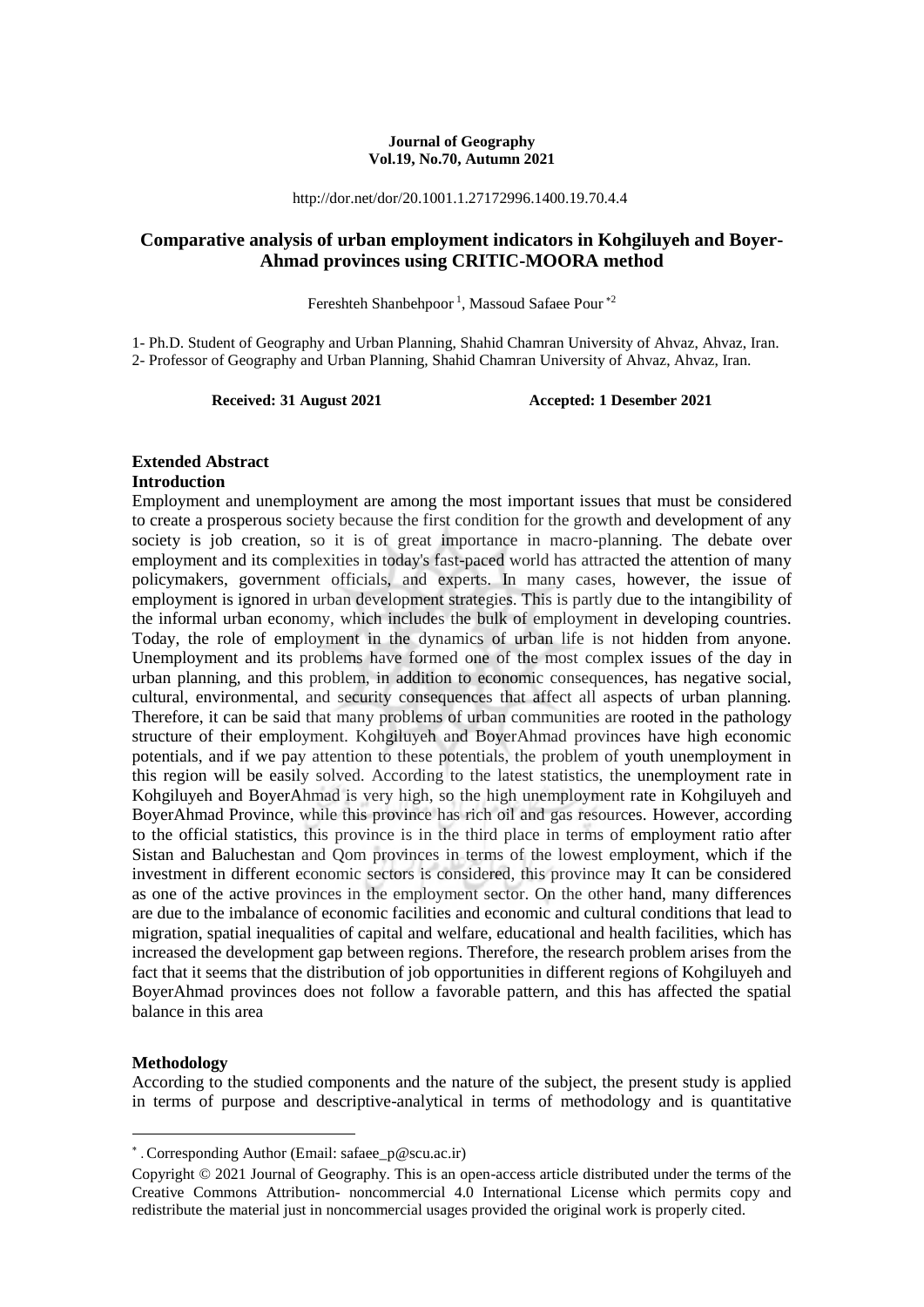research. In this research, the data of the statistical yearbook of Kohgiluyeh and Boyer-Ahmad provinces in 1396 have been used and 3 economic indicators (agriculture/fisheries, industry/mining, services) have been used. The most important urban employment indicators have been determined and then based on the indicators, the situation of 8 cities of Kohgiluyeh and Boyer-Ahmad provinces in terms of employment indicators has been evaluated using the MOORA method and using the CRITIC model. The indicators are prioritized. Also, to determine the development levels of Kohgiluyeh and Boyer-Ahmad provinces, the Morris model has been used. The province is ranked in terms of urban employment based on the level of development.

#### **Results and Discussion**

In this research, an attempt was made to rank and determine the level of development of Kohgiluyeh and Boyer Ahmad cities by using a set of urban employment indicators. The number of indicators is a subset of three economic sectors (agriculture, industry, services), which have been ranked and analyzed using the MOORA multi-criteria decision-making technique. First, the most important employment indicators were determined. Then, the situation of the 8 cities of Kohgiluyeh and BoyerAhmad provinces in terms of employment indicators has been evaluated using entropy methods and Mora decision making. The results showed that Boyer-Ahmad city has a more favorable situation than other cities of Kohgiluyeh and Boyer-Ahmad provinces in three sectors of the economy (agriculture, industry, services). The results of the Moora technique showed that there is a big difference between the cities of the province in terms of employment indicators. Boyer-Ahmad city is in the first rank compared to other cities of the province and has the highest rank in all employment indicators, followed by Kohgiluyeh and Gachsaran cities. The third rank in relation to employment and unemployment belongs to a number of cities in the province such as Dena, Bahmaei, Choram, Basht, and Lendeh. The mentioned cities do not have suitable conditions in terms of employment. According to the results, it can be acknowledged that there are regional and spatial imbalances in Kohgiluyeh and Boyer-Ahmad provinces. Then, the research indicators were prioritized using the CRITIC method and the results showed that the agricultural index was in the first place in the effectiveness of employment indicators. Then, the level of development of Kohgiluyeh and BoyerAhmad provinces was divided into four levels in terms of employment indicators using the Morris coefficient. The results showed that out of 8 cities of Kohgiluyeh and Boyer-Ahmad provinces, Boyer-Ahmad city in (three sectors of agriculture, industry, services) has a more favorable situation than other cities in the province and is at a desirable level. Kohgiluyeh city is located on the second level. Two cities (Gachsaran and Dena) are in the middle level and 4 cities (Bahmaei, Charam, Basht, Lande) are deprived in terms of employment index in three sectors: agriculture, industry and services.

#### **Conclusion**

The results showed that there is a difference between the cities of Kohgiluyeh and Boyer-Ahmad provinces in terms of employment status. The level of employment in Boyer-Ahmad city, which is also the political center of the province, is more favorable than in other cities in the province

**Keywords:** Employment, MOORA , CRITIC, Kohgiluyeh and Boyerahmad Province.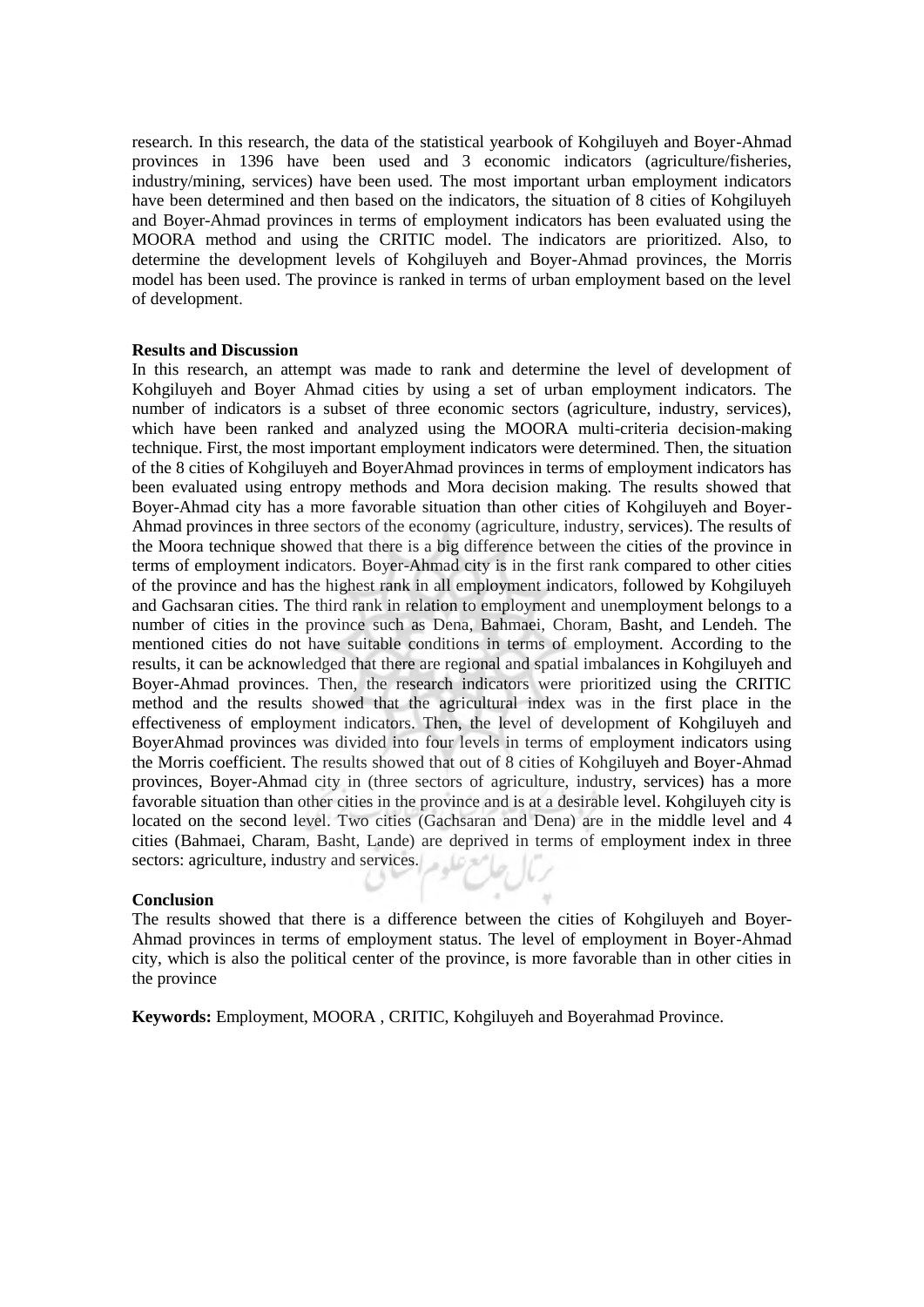# **فصلنامه جغرافیا، دورۀ ،19 شمارۀ ،70 پاییز 1400 صص. 61-79**

http://dor.net/dor/20.1001.1.27172996.1400.19.70.4.4

# **تحلیل تطبیقی شاخص های اشتغال شهری در استان كهگیلویه و بویراحمد با استفاده از CRITIC- MOORA روش**

**فرشته شنبه پور -** دانشجوی دکتری جغرافیا و برنامه ریزی شهری، دانشگاه شهید چمران اهواز، اهواز، ایران. 1 **مسعود صفایی پور -** استاد جغرافیا و برنامهریزی شهری، دانشگاه شهید چمران اهواز، اهواز، ایران.

**تاریخ دریافت: 1400/06/09 تاریخ پ یرش1400/09/10:**

#### **چکیده**

اشتغال و بیكاری از مهمترین مسائلی هستند که برای ایجاد جامعه مرفه باید مورد توجه قرار گیرند، زیرا اولین شرط برای رشد و توسعه هر جامعه ای ایجاد اشتغال است، بنابراین در برنامه ریزی هـای کـالن، از اهمیـت چشـمگیری برخوردار است. هدف از پژوهش حاضر، تحلیل شهرستان های استان کهگیلویه و بویراحمد به لحـاظ برخـورداری از شاخص های اشتغال شهری است. در این پژوهش در این پژوهش که از نوع توصیفی - تحلیلی اسـت از داده هـای سالنامه آماری ۱۳۹۶ استان کهگیلویه و بویراحمد بهره گرفته شده است. وضـعیت ۸ شهرسـتان اسـتان بـه لحـاظ برخورداری از شاخص های اشتغال با استفاده از روش های تصمیم گیری آنتروپی و مـورا و کریتیـک ارزیـابی شـده است. نتایج، گویای آن است که شهرستان بویراحمد نسبت به سایر شهرستان های استان بـا اخـتال ف در رتبـه اول قرار گرفته و در سه بخش اقتصاد از وضعیت مطلوب تری برخوردار است. و بر اساس اولویت بنـدی شـاخص هـای پژوهش با استفاده از روش کریتیک، شاخص اقتصادی در رتبه اول قرار گرفته است. سپس سـطح توسـعه یـافتگی شهرستان های استان کهگیلویه و بویراحمد به لحاظ شاخص های اشتغال با استفاده از ضریب ناموزون مـوریس بـه چهار سطح برخوردار، نیمه برخوردار، متوسط و محروم تقسیم شده است. با توجه به نتـایج بـه دسـت آمـده از مـدل موریس از 8 شهرستان استان کهگیلویه و بویراحمد، شهرستان بویراحمد نسبت به سایر شهرسـتان هـ ای اسـتان از وضعیت مطلوب تری برخوردار است و در سطح برخوردار قرار گرفتـه اسـت، شهرسـتان کهگیلویـه در سـ طح نیمـه برخوردار، دو شهرستان (گچساران و دنا)، در سطح متوسط و ۴ شهرسـتان (بهمئـی، چـرام، باشـت، لنـده) از لحـاظ شاخص های اشتغال در سه بخش کشاورزی، صنعت، خدمات در سطح محروم قرار دارند. نتایج نشان می دهـد کـه بین شهرستان های استان کهگیلویه و بویراحمد به لحاظ برخورداری از شاخص های اشتغال تفاوت وجود دارد و بـر اساس شاخص های اشتغال و امكانات در سه بخش کشاورزی، صنعت و خدمات، وضعیت اشتغال در شهرستان های استان یكسان نیست.

**واژگان کلیدی:** اشتغال، مدل مورا، مدل کریتین، استان کهگیلویه و بویراحمد

Email: safaee\_p@scu.ac.ir مسئول نویسنده .1

**.**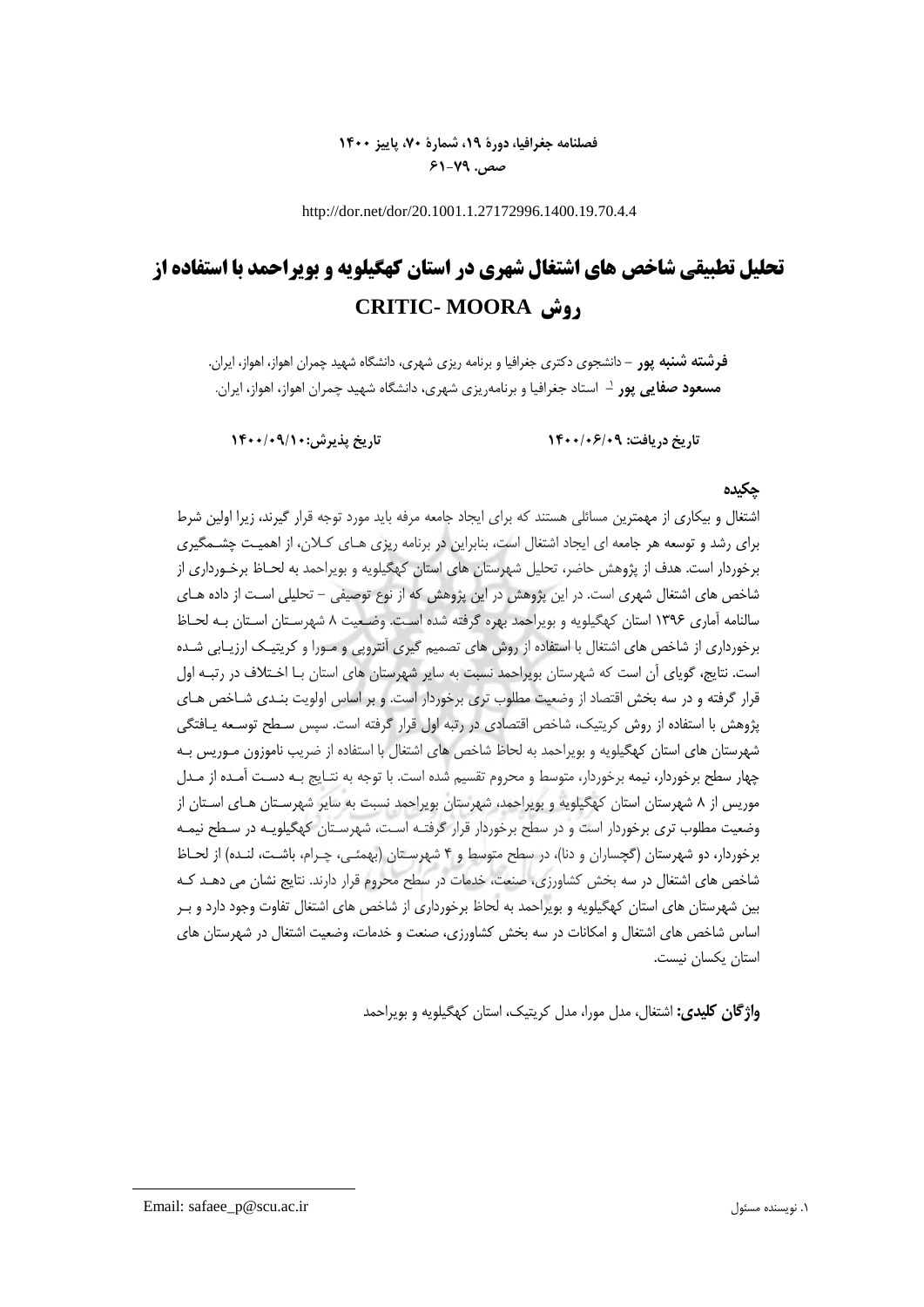**مقدمه**

درحال حاضر موضوع اشتغال و مسئله بیكاری به عنوان یكی از مؤلفههای عدم توسعۀ کافی در کشورهای جهان سوم است. شناخت و بررسی وضعیت اشتغال و بیكاری، درك نقاط قوت و ضعف آن در برنامهریزیهای اشتغال و توسعۀ انسانی تأثیر به سزایی دارد. اقتصاد ایران نیز به دلیل عرضۀ فراوان نیروی کار ناشی از نرخ باالی جمعیت و عدم توانایی جذب آن- ها در فعالیتهای اقتصادی کشور به شدت با معضل بیكاری روبهرو میباشد. از طرفی دیگر به علّت جوان بودن جمعیت عمدهٔ کشور ایران، بحث اشتغال به عنوان یكی از چالشهای اساسی اقتصاد ایران به شمار میآید، که درصورت عدم توجه کافی به ان پیامدهای نامطلوبی را به دنبال خواهد داشت (مسیبی و همکاران، ۱۳۹۲: ۸۲). در موارد بسیاری، موضوع اشتغال در راهبردهای توسعه شهری نادیده گرفته میشود. این امر تا حدی به دلیل ناملموس بودن اقتصاد غیررسمی شهری که شامل بخش عمدة فعالیت شغلی کشورهای در حال توسعه میشود، کمیسیون اروپایی نیز در سال 2009 خاطر نشان کرد که اشتغال بهترین و مطمئنترین راه برای مواجهه با فقر و محرومیت اجتماعی است، از اینرو آگاهی از ساختار و طرز کار اقتصادی شهر برای برنامهریزی ها در سطوح شهری، منطقهای و کشوری ضرورت دارد (حجازی، ۱۳۹۷: ۶۶). در چند دهه اخیر روند تحوالت اجتماعی، اقتصادی و فرهنگی به شكلگیری مشكالت خاصی در نظام فضایی سكونتگاههای انسانی منجر شده است. نبود تعادل میان سكونتگاههای شهری در زمینههای مختلف اجتماعی، اقتصادی و فرهنگی موجب برهمخوردن نظم فضایی سكونتگاهها، رشد شتابان شهرها، مهاجرتهای گسترده و محرومیت روزافزون شهرهای کوچن شده است. یكی از نشانههای مهم نابرابری فضایی در شبكه شهری، پدیدۀ نخستشهری است که به تمرکز منابع، سرمایه، اطلاعات و سایر امكانات و تسهیلات در شهرهای بزرگ منجر میشود. این جریان یکطرفه باعث افزایش مشكلات شهری ازقبیل فقر، حاشیهنشینی، مهاجرت و بیكاری میشود (راستقلم و همكاران، ١٣٩٩: ١٠۶). در قرن بیست، مادامی که اندازه دولتها بزرگ شده و سهم هزینههای عمومی در اقتصاد افزایش داشته، اشتغال نیز با روند افزایشی روبرو بوده است. در اکثر کشورها بهخصوص کشورهای در حال توسعه، توزیع فعالیتهای اقتصادی و اشتغال در شهرها با عدم تعادل مواجه بوده و بیشتر در شهرهای بزرگ متمرکز شده است و بقیه شهرها از این امكانات به نحو مطلوب برخوردار نیستند. این عدم تعادل در اشتغال مهاجرت به شهرهای بزرگ که امكانات و فرصتهای بیشتری دارند را بههمراه داشته و بهمرور سیستم سكونتگاهی از تعادل خارج می شود. بنابراین برنامهریزی و اجرای سیاستهای اشتغالزایی نیازمند شناخت وضعیت اشتغال میباشد (رضویان، ۱۳۸۳: ۱۵). امروزه اشتغال نقش بسیار مهمی در سرزندگی جوامع شهری پیدا کرده است. در مقابل بیكاری و معضالت ناشی از آن یكی از اساسیترین موضوعات برنامهریزی شهری را شكل داده و این مسئله عالوهبر پیامدهای اقتصادی، تبعات منفی اجتماعی، فرهنگی، زیستمحیطی نیز در پی دارد که بر تمام بخشهای برنامهریزی شهری تأثیر میگذارد، بهگونهای که میتوان گفت بسیاری از مشكالت جوامع شهری ریشه در ساختار بیمارگونۀ اشتغال آنها دارد )زنگیآبادی، :1392 110(. تجارب به دست آمده از رویكردهای مختلف توسعه در دهههای گذشته بیانگر این مهم است که درونزا بودن توسعه، اتكا به منابع خودی، استفاده بهینه از منابع مختلف، توازن و تعادل در توسعه از عوامل اصلی دوام آن به شمار میآیند. در این زمینه میتوان گفت جامعهای میتواند در راستای توسعه گام بردارد که همه افراد جامعه ظرفیت توسعهپذیری را داشته باشند و روشهایی مناسب برای دستیابی به توسعه پایدار بیابند. از طرفی دیگر، در دهههای أخیر ازدیاد جمعیت جوان کشور و افزایش نرخ بیكاری نسبت به سالهای قبل از آن سبب شده است که از آن به- عنوان یكی از چالشهای مهم مسئوالن و برنامهریزان کشور مطرح شود. در این راستا تحلیل فضایی شاخصهای اشتغال و چگونگی توزیع فضایی آن، میتواند ما را به درك و شناخت صحیح از روندهای مكانی - زمانی و مدیریت و برنامهریزی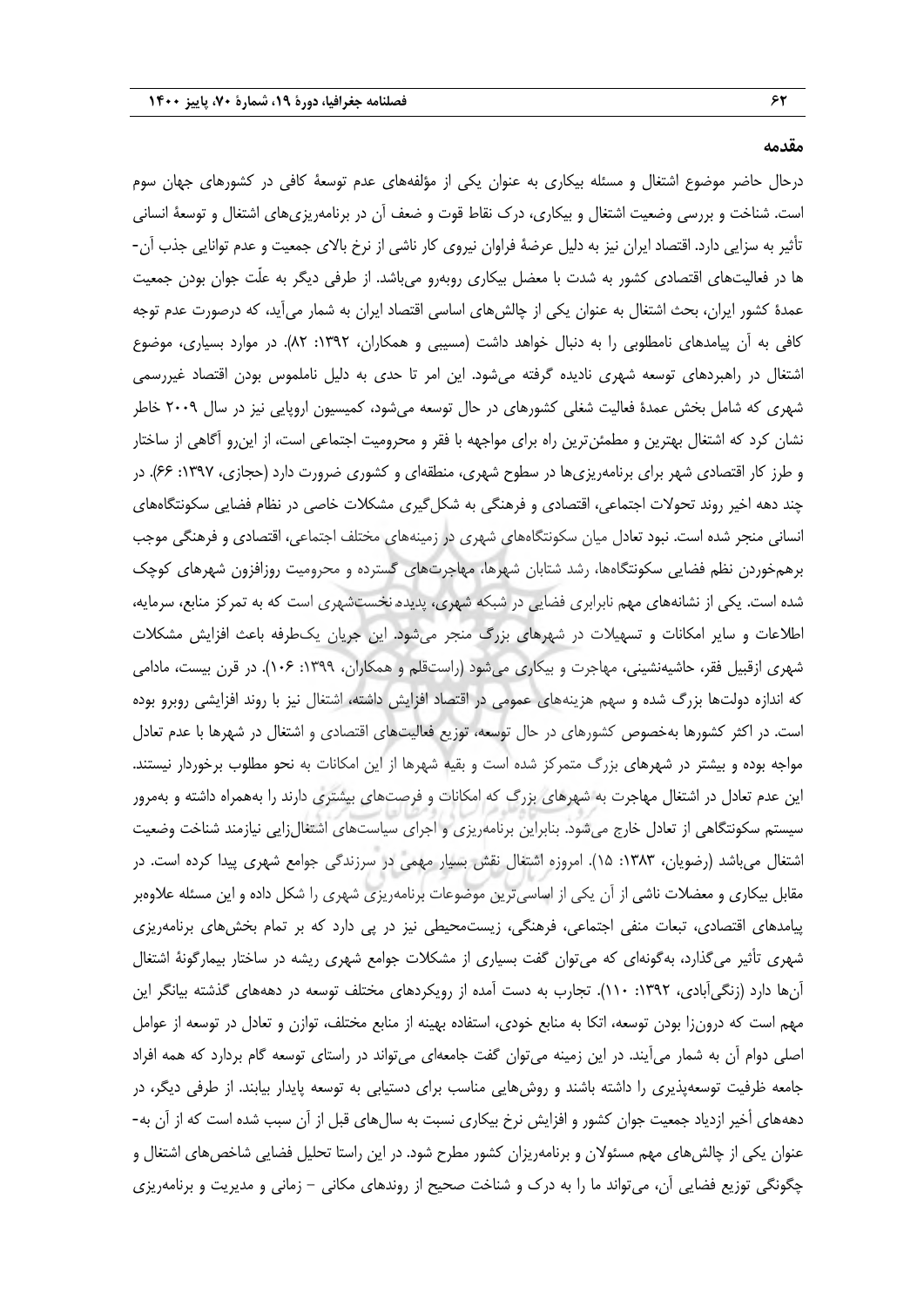برای بهبود وضعیت یاریگر باشد و بستر مناسبی را برای تحقق توسعه اجتماعی - اقتصادی پایدار فراهم سازد )هادیپور و همکاران، ۱۳۹۹: ۱۵۱). استان کهگیلویه و بویراحمد دارای پتانسیلهای بالای اقتصادی است و در صورت توجه به این پتانسیلها به راحتی میتوان مشكل بیكاری جوانان این مرز و بوم را حل کرد. براساس آخرین آمارها، نرخ بیكاری در کهگیلویه و بویراحمد بسیار بالا بوده، لذا بالا بودن نرخ بیکاری در استان کهگیلویه و بویراحمد در حالی است که این استان دارای منابع غنی نفت و گاز بوده و این استان با داشتن منابع نفت و گاز در درآمدزایی کشور نقش بسیاری ایفا میکند. ولی بر اساس آمار رسمی این استان از نظر نسبت اشتغال پس از استانهای سیستان و بلوچستان و قم در رتبه سوم کشوری از لحاظ کمترین اشتغال قرار دارد، که در صورت توجه به سرمایه گذاری در بخشهای مختلف اقتصادی، این استان میتواند در زمره استانهای فعال در بخش اشتغال محسوب شود. از طرفی بسیاری از تفاوتها ناشی از نامتعادل بودن امكانات اقتصادی و شرایط اقتصادی و فرهنگی است که موجب جریان مهاجرت، نابرابریهای مکانی سرمایه و امکانات رفاهی، آموزشی و بهداشتی میگردد که باعث افزایش فاصله توسعه بین مناطق شده است. بنابراین مسئله پژوهش از آنجا ناشی میشود که بهنظر میرسد توزیع زمینههای اشتغال در بخشهای مختلف استان کهگیلویه و بویراحمد، از الگوی مطلوبی تبعیت نمیکند و این مورد در برهمخوردن تعادل مكانی در این زمینه مؤثر بوده است. تحلیل و مقایسه شهرستانهای استان کهگیلویه و بویراحمد بر اساس شاخصهای اشتغال شهری به تصمیمگیرندگان در امر برنامهریزی برای اشتغال شهری و در نهایت حفظ تعادل در ساختار نظام سكونتی و آمادهسازی بستر مناسب جهت امنیت و توسعه پایدار شهری کمن مینماید. لذا پژوهش حاضر با هدف تحلیل تطبیقی شاخصهای اشتغال شهری در شهرستانهای استان کهگیلویه و بویراحمد، بر مبنای پاسخگویی به سواالت زیر صورت گرفته است:

- وضعیت برخورداری شهرستانهای استان کهگیلویه و بویراحمد از شاخصهای اشتغال شهری به چه شكل است؟
- آیا شهرستانهای استان کهگیلویه و بویراحمد بهلحاظ برخورداری از شاخصهای اشتغال شهری در سطح یكسانی هستند؟

رئال حامع علوم اتناني

كاه علوم السابي ومطالعات فرسخي

اولویتبندی شاخصهای اشتغال شهری بهلحاظ تأثیرگذاری بر روند توسعه به چه شكل است؟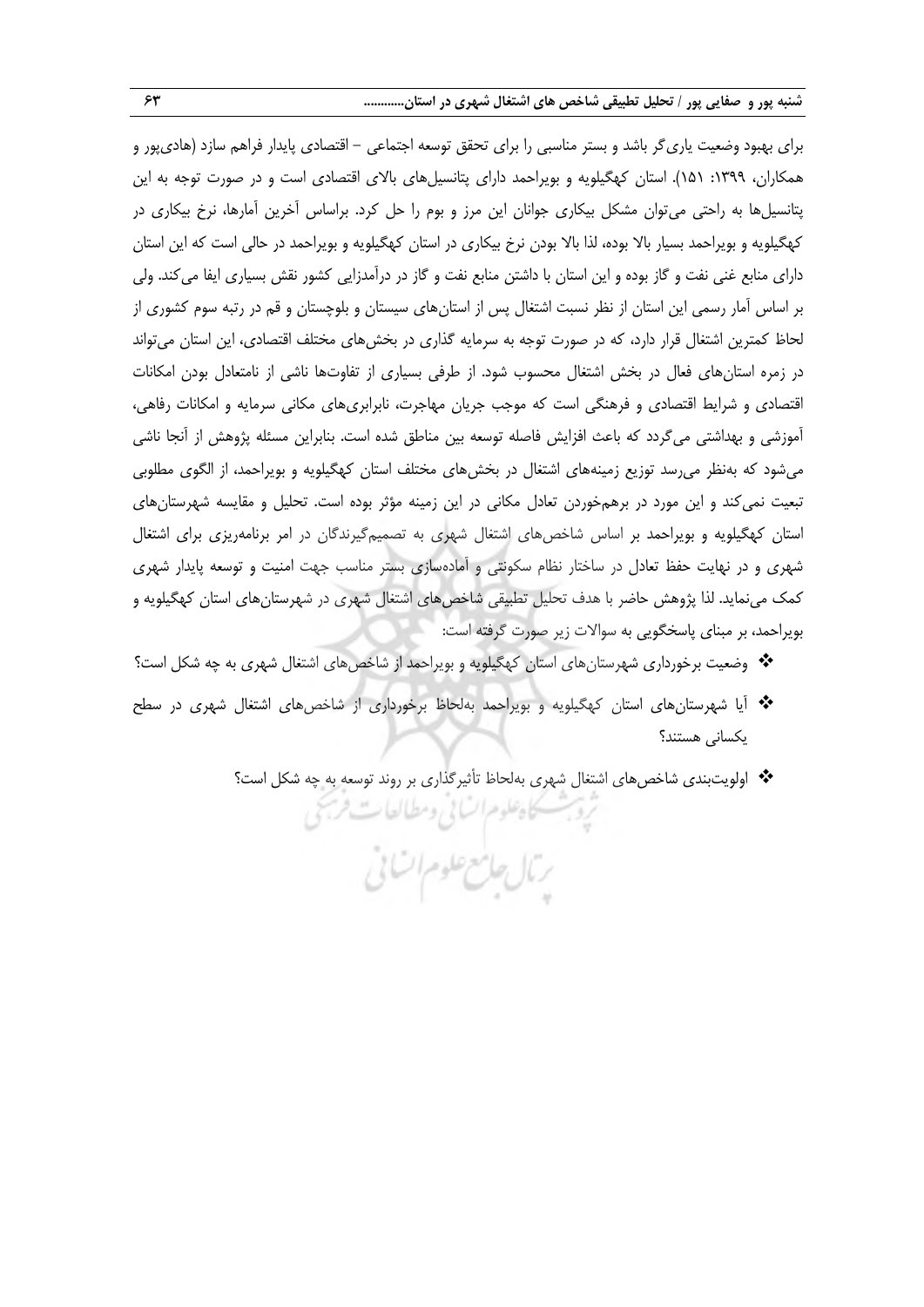| جدول سَمارة ٦. مطالعات صورت گرفته در زمینه موضوع پژوهش                            |                                |                               |  |  |
|-----------------------------------------------------------------------------------|--------------------------------|-------------------------------|--|--|
|                                                                                   | عنوان                          | نويسنده                       |  |  |
| نتیجه نشان داد که عدم تعادلهای شدیدی در سطح شهرستانها وجود دارد بهطوری که         | تحلیل و سطحبندی مکانی          |                               |  |  |
| شهرستان اصفهان بهترين شرايط را از لحاظ شاخصهاى اشتغال داشته و از لحاظ توسعه       | شاخصهای اشتغال در              | مسیبی و همکاران               |  |  |
| اشتغال، شهرستانی برخوردار است ولی شهرستان خوانسار در ردیف آخر و جزو شهرستان-      | شهرستا <u>ن</u> ها <i>ی</i>    | (1797)                        |  |  |
| های محروم قرار میگیرد.                                                            | استان اصفهان با استفاده از     |                               |  |  |
|                                                                                   | تحلیل عاملی و تحلیل خوشهای     |                               |  |  |
| نتايج حاصل از پژوهش، نشاندهنده نامتناسب بودن وضعيت رشد شاغلان استان لرستان        | تحليل رابطه اشتغال نيروى       |                               |  |  |
| نسبت به شاغلان کشور در دوره مورد بررسی است، بهطوری که مدل تحلیل تغییر– سهم،       | انساني و راهبرد توسعه پايدار   | سپهردوست و باروتي             |  |  |
| علت این عدم تناسب را تغییرات رقابتی و ساختاری منفی بیان می کند؛ بنابراین لازم است | منطقه ای                       | $(Y^{\alpha}Y)$               |  |  |
| با فعالسازی قابلیتهای منطقهای و پیادهسازی برنامههای توسعهای متناسب با شرایط       |                                |                               |  |  |
| کسبوکار، حجم قابل توجهی از تقاضا برای اشتغال در استان فعال شود.                   |                                |                               |  |  |
| تغییرات اشتغال نیروی کار جوان شهری را طی دوره ۲۰ ساله مطالعه و تاثیر شرایط        | بدتر شدن زمینه اقتصادی و       |                               |  |  |
| اجتماعی– اقتصادی بر دسترسی جمعیت جوان به بازار کار را بررسی کرده و به این نتیجه   | تغییر الگوهای اشتغال جوانان در | کالوز و اسچوماکر`             |  |  |
| رسیدند که روند اشتغال حاکی از افزایش بیکاری و اشتغال غیررسمی جوانان در مناطق      | شهری بورکینافاسو: ۱۹۸۰–        | $(\tau \cdot \cdot \epsilon)$ |  |  |
| شهری بوده است.                                                                    | $\mathbf{y} \cdot \cdot \cdot$ |                               |  |  |
| به بررسی تغییرات شاخصهای اصلی مربوط به اقتصاد کلان اتحادیه اروپا پرداخته و        | تحليل اقتصادي نرخ اشتغال       |                               |  |  |
| شاخصهای مؤثر بر نرخ اشتغال را ارزیابی کردند و به این نتیجه رسیدند که درآمد بر نرخ | برای کشورهای اتحادیه اروپا     | استانیلا <sup>۲</sup>         |  |  |
| اشتغال تاثير مثتبت دارد.                                                          | كشورها،                        | $(7 \cdot 14)$                |  |  |
| تجزیه و تحلیل ارائه شده با هدف ارزیابی سطح تابآوری اقتصادی شهرهای استان           | تنوع اشتغال به عنوان عامل      |                               |  |  |
| لهستان در رابطه با وضعیت بازار کار آنها انجام شد. نتایج نشان میدهد که برای شهرهای | تعیین کننده تاب أوري و         |                               |  |  |
| استانهای فرعی در لهستان، میتوان بین میزان تنوع ساختار اشتغال در سال ۲۰۰۹ و        | پایداری اقتصادی در شهرهای      | بوگدانسکی <sup>۳</sup>        |  |  |
| مقیاس و محدوده سقوط تعداد افراد شاغل همبستگی منفی معنیدار و متوسط منفی را         | استانی                         | $(\mathbf{r}\cdot\mathbf{r})$ |  |  |
| مشاهده کرد. در صورتی که سالهای بعد نشان میدهد که سطح بالایی از تنوع شغلی          |                                |                               |  |  |
| سطح تابآوری اقتصادی را در این مورد محدود کرده است.                                |                                |                               |  |  |

| جدول شمارهٔ ۱. مطالعات صورت گرفته در زمینه موضوع پژوهش |  |  |
|--------------------------------------------------------|--|--|
|--------------------------------------------------------|--|--|

# **مبانی نظری**

شهرنشین شدن جمعیت، افزایش جمعیت شهرها و به دنبال آن توسعه شهرهای کوچن و بزرگ از ویژگیهای عصر حاضر است و توسعهی پایدار آنها در گرو داشتن برنامهریزی و مدیریت شهری کارآمد است (محمدی و همكاران، ١٣٩٨: ١۵٧). یكی از مهمترین مسائلی که برنامهریزان و سیاستگذاران دولتی باید به آن توجه داشته باشند، رشد و توسعه آیندة مناطق ین کشور است. در اینراستا شناخت راهبردهای توسعۀ مطلوب بسیار مهم است )مصرینژاد و ترکی، :1383 110(. توسعه فرآیندی مستمر و پویا با هدف افزایش تواناییها به منظور رفع نیازهای مادی و معنوی انسانها از طریق گسترش متوازن ساختارها و بهبود هماهنگ کارکرد نهادهای اجتماعی- اقتصادی بهرهبرداری بهینه از تمام امكانات و قابلیتهای محی است (تكلو و همكاران، ١٣٩٩: ٩٠)، در این زمینه، اشتغال یكی از متغیرهای مهمی است كه از سیاستهای مختلف رشد و توسعۀ منطقهای تأثیر میپذیرد. تمرکز زیرساختهای اقتصادی و سرمایهگذاری در مكانهای خاص در بلندمدت، موجب بروز نابرابریهای مكانی در بین مناطق کشور شده و این امر بر جریان تولید در مناطق مختلف اثرگذار بوده و موجب رقابتهای شدید ناحیهای و جابهجایی نیروی کار و سرمایه و فرصتها شده و در نتیجه باعث توسعهیافتگی برخی مناطق و عدم توسعه در مناطقی دیگر می شود (یاسوری، ۱۳۸۴: ۱۳۸).

1

<sup>1</sup> . Calves and Schoumaker

<sup>&</sup>lt;sup>r</sup>. Stanila

<sup>3</sup> . Bogdanski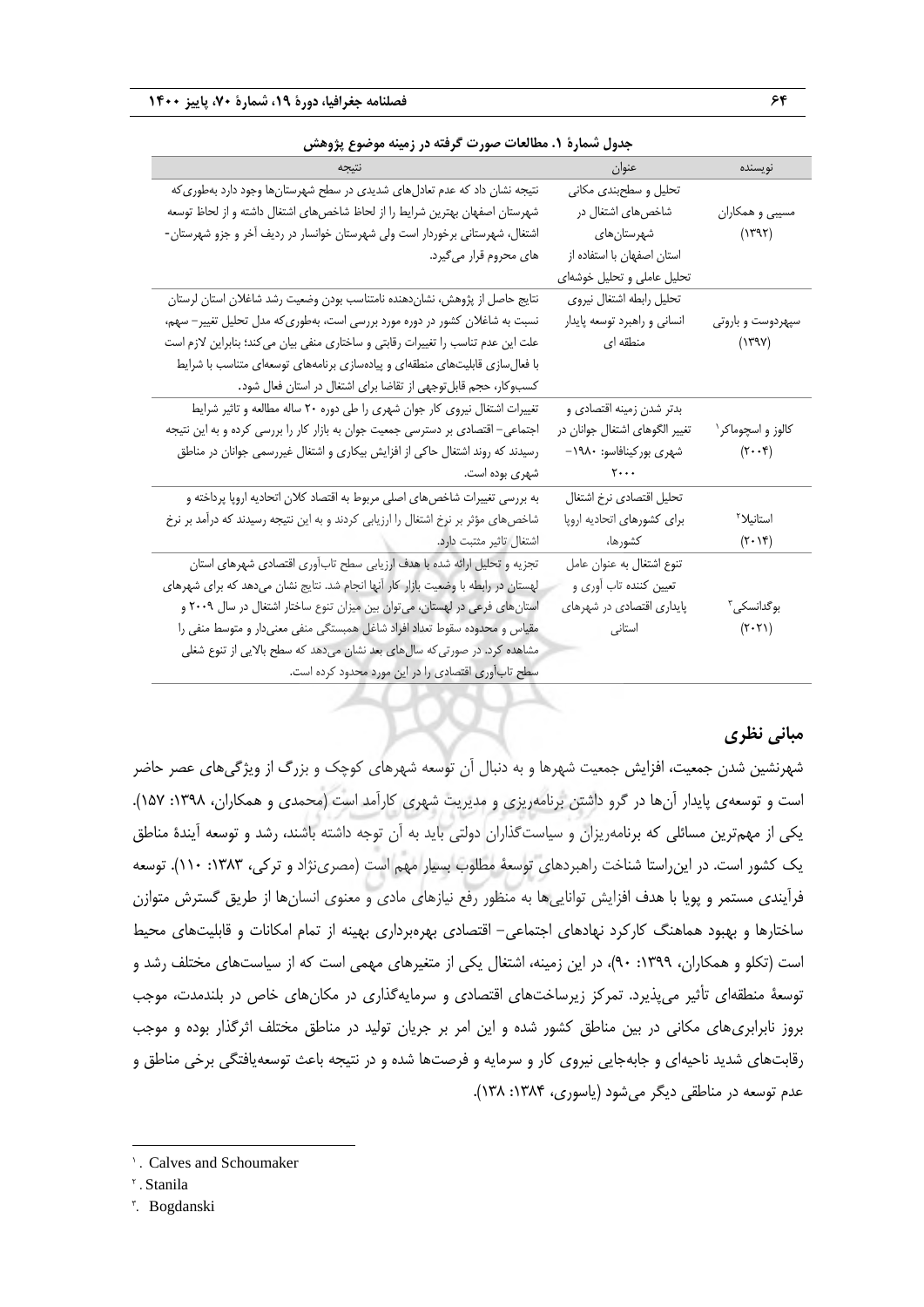تغییر قابل توجهی در نابرابری درآمد و ثروت تنها در ین چشمانداز بلندمدت امكانپذیر است. ساختار اشتغالِ ین اقتصاد ابزار عادی است که میتواند باعث تغییر در نابرابری به هر صورت، یعنی افزایش یا کاهش نابرابری شود. سایر ابزارهای اقتصادی مانند سیاستها و برنامههای گروه هدف تأثیر کوتاهمدت دارند، اما توزیع مجدد از طریق اشتغال پایدار است. از آنجاییکه دولتها در چارچوب محدودیتهای اداری و مالی عمل میکنند، برنامههای گروه هدف معموالً تأثیری حاشیهای بر توزیع مجدد درآمد دارند. درآمد نیروی کار جریان منابع را در میان طبقات درآمدی مردم و در میان گروههای اجتماعی و قومی امكانپذیر میسازد. جریان درآمد در سراسر مكانها هم تحت تأثیر داراییهای موجود و هم از دیگر روشهای ایجاد فرصتهای شغلی است. با این حال، درآمد حاصل از اشتغال نیروی کار مهاجر، جریان منابع در سراسر مناطق را برای توزیع منطقهای معین داراییهای سرمایهای تسهیل میکند. بنابراین، اشتغال و برابری درآمد در بین طبقات مردم و در مناطق مختلف در درازمدت با یکدیگر مرتبط هستند. همانطور که قبلا ذکر شد، هر چشم|ندازی از آینده باید ریشه در واقعیت فعلی داشته باشد و سیاستها و فرآیندها باید شناسایی شوند تا شكاف بین واقعیت فعلی و چشمانداز آینده پُر شود. بنابراین، داشتن درك درستی از تصویر گسترده اشتغال که امروز وجود دارد، ضروری است، که همچنین نشاندهنده مسیرهایی برای بهبود در آینده است (<u>11ttps://niti.gov.in</u>, 2020). دولتها باید رویكردی یكپارچه برای اشتغال و اقدامات بهبود اقتصادی برای حمایت از مشاغل جوانان اتخاذ کنند. در نهایت بهترین راه برای تحرین اشتغال جوانان، افزایش تقاضای کل است. یک رویکرد سیاستی جامع برای کوتاهمدت و میان مدت (۱) اقتصاد و اشتغال را تحریک میکند، از جمله از طریق سیاستهای ضد چرخهای، مداخالت سمت تقاضا و حمایت مالی از بخشهای خاص مانند سالمت. )2( حمایت از شرکت ها و مشاغل. (۳) کمک به افراد آسیب پذیر؛ (۴) حفاظت از کارگران در محل کار؛ و (۵) گفتوگوی اجتماعی را در بر میگیرد. در ارتقای بهبود، سیاستهای کالن اقتصادی، اشتغال و اجتماعی متناسب با جنسیت به خوبی طراحی شده و هماهنگ میتوانند اثرات تقویتکننده متقابل داشته باشند (2020 ,ILO(. در ایران همواره مسئله اشتغال مورد توجه بوده و در سال های اخیر نیز مورد توجه ویژه قرار گرفته است (طباطبایی یزدی، ۱۳۸۵: ۲۱۵). براین اساس جایگاه و اهمیت موضوع اشتغال در ساختار برنامهریزی کشور مشخص گردیده است. اما ایجاد فرصتهای برابر شغلی در مناطق مختلف یک کشور و منطقه، در چگونگی ایجاد اشتغال شهری اهمیت دارد (سیاره، ۱۳۸۸: ۲). لذا عدم توجه به این مسئله تبعاتی از جمله؛ افزایش عقبماندگی، فقر و بیكاری، جرم و جنایت، مشكالت ترافیكی و... را در پی دارد که سرانجام موجب عدم تعادل و افزایش نابرابری در نظام شهری میشود. ازاینرو، در واکنش به این مسائل، توزیع فضایی اشتغال در مناطق شهری در دراز مدت به یكی از موضوعات مهم در اقتصاد شهری تبدیل شده است ( ,Ihlanfeldt & Bollinger 309 :2003). بخش اقتصادی رکن مهم توسعۀ هر منطقه میباشد. رشد شاخههای اقتصادی باعث پیشرفت منطقه می-شود. درواقع وجود مسیری خاص برای فعالیتهای اقتصادی در هر مكان، پیشرفت آن در ین زمینۀ خاص اقتصادی را مشخص مینماید. مهمترین بخشهای اقتصادی و شاخصهای اشتغال شامل: بخش کشاورزی: )از بخشهای اصلی فعالیتهای اقتصادی که با وجود مزیتهای نسبی اقتصادی چشمگیر از حیث توسعه اشتغال معمولاً بخشی کاهشی و دارای محدودیت ارزیابی میشود. (بهگونهای که براساس آمار بیش از ۷۵ درصد فعالیتهای اقتصادی روستاهای کشور را کشاورزی و عناصر وابسته به آن یعنی تنها فعالیت مستقیم در راستای تأمین امنیت غذایی تشكیل میدهد )آقامیری و رحمانی، ۱۳۹۷: ۵۷)، سهم اشتغال بخش کشاورزی در کشور ایران در طی دهههای اخیر، به گونه قابل توجهی کاهش یافته است )کرباسی و همكاران، :1387 31(، مهمترین شاخصهای اشتغال بخش کشاورزی که در این پژوهش بررسی شدهاند عبارتند از: کشاورزی، جنگلداری و شیالت. دومین بخش صنعت است که ین عنصر مهم در رشد و توسعه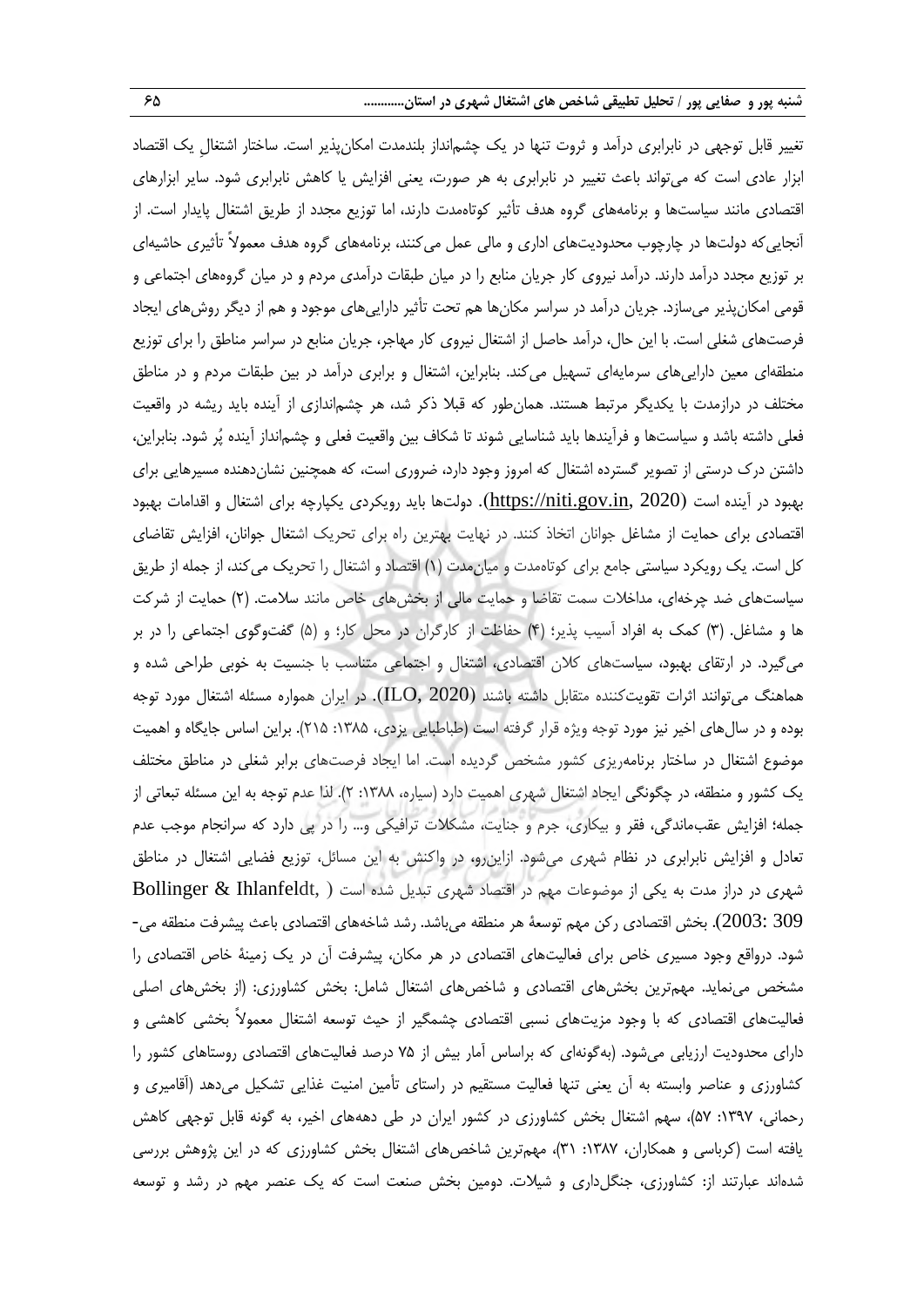اقتصادی محسوب میشود. رشد و توسعه این بخش، موجب رشد دیگر بخشها از جمله کشاورزی، بهداشتی، حمل و نقل و انرژی میشود. شاخصهای اشتغال در بخش صنعت که در پژوهش اساس مطالعه قرار گرفتند عبارتند از: معدن، صنعت، تعاونیهای صنعتی و تعاونی فرش. سومین بخش خدمات است؛ مهمترین شاخصهای بخش خدمات در پژوهش حاضر عبارتند از: بازرگانی، بهداشت و درمان، آموزش، تعاونیهای خدماتی. بهلحاظ اهمیت باالی اشتغال، بهعنوان یكی از متغیرهای مؤثر در هر اقتصادی و از سوی دیگر، به دلیل روند اجتنابناپذیر جهانی شدن، مطالعات گوناگونی در داخل و خارج در این زمینه صورت گرفته است که در ادامه به برخی از این مطالعات اشاره شده است:

# **روش پژوهش**

با توجه به مؤلفه های مورد بررسی و ماهیت موضوع، پژوهش حاضر به لحاظ هدف کاربردی و از لحاظ روش شناسی، توصیفی- تحلیلی و از نوع تحقیقات کمی است. در این پژوهش از داده های سالنامه آماری 1396 استان کهگیلویه و بویراحمد بهره گرفته و از ۳ شاخص اقتصادی (بخش کشاورزی/شیلات، صنعت/معدن، خدمات) استفاده شده است. مهمترین شاخصهای اشتغال شهری تعیین شده و سپس بر اساس شاخصها وضعیت 8 شهرستان استان کهگیلویه و بویراحمد به لحاظ برخورداری از شاخصهای اشتغال، با استفاده از روش مورا )MOORA )مورد ارزیابی قرار گرفته است، و با استفاده از مدل کریتین )CRITIC )شاخصها اولویتبندی شده، همچنین برای تعیین سطوح توسعهیافتگی شهرستانهای استان کهگیلویه و بویراحمد از مدل موریس استفاده شده است و با بهره گیری از نرم افزار Excle به انجام محاسبات و تهیه نمودار ضریب نهایی و رتبه نهایی توسعه پرداخته شده و شهرستانهای استان بر اساس سطح توسعه- یافتگی به لحاظ اشتغال شهری رتبهبندی گردیده است.

# **روش موریس**

روش موریس از جدیدترین و کاربردیترین روش های برنامه ربزی ناحیه ای به شمار می رود که ضمن ساده تر بودن روش کار با آن، بسیاری از کارایی های مدلهای اسكالوگرام و تاکسونومی را نیز به همراه دارد )آسایش و استعالجی، :1382 147(. مرحله اول: دراین مرحله ماتریس شاخص های (m\*n (xi تشكیل خواهد شد که درآن سطرها بیانگر شهرستان ها و ستون ها نشان دهنده شاخص ها هستند. مرحله دوم: دراین مرحله می بایست میزان حداقل Minij و حداکثر maxij هرشاخص xij را بدست آورد. مرحله سوم: تعریف میزان محرومیتی است که برای هرین از شهرستان ها با در نظرگرفتن شاخص های منتخب درمرحله نخست و مقادیر محاسبه شده حداکثر وحداقل شاخص ها در مرحله دوم می توان محاسبه کرد. مرحله چهارم: دراین مرحله ضریب نهایی توسعه شهرستان ها محاسبه می گردد. جهت بررسی موضوع، تمام شاخص های مورد نظر در قالب فرمول یاد شده بكار گرفته شده و در نهایت برای پیدا کردن شاخص اصلی توسعه مورد نظر برای هر واحد از رابطه  $\frac{\sum_{i=1}^{n} y_{ij}}{n}$  استفاده می شود.

| $x$ ij Max $-x$ ij Min <sup>y 1</sup>               |                                                                                                     |
|-----------------------------------------------------|-----------------------------------------------------------------------------------------------------|
| حداقل مقدار متغير $\dot{1}$ ام $= x \,\, ij \, Min$ | متغیرi ام در واحد j متغیر                                                                           |
| حداکثر مقدار متغیر $z$ i حداکثر $z$                 | شاخص ناموزون برای متغیر i ام ها در واحد j شاخص ناموزون برای متغیر $\boldsymbol{y} \boldsymbol{\ i}$ |

 $x ij - x ij Min$ 

## **روش مورا** )MOORA)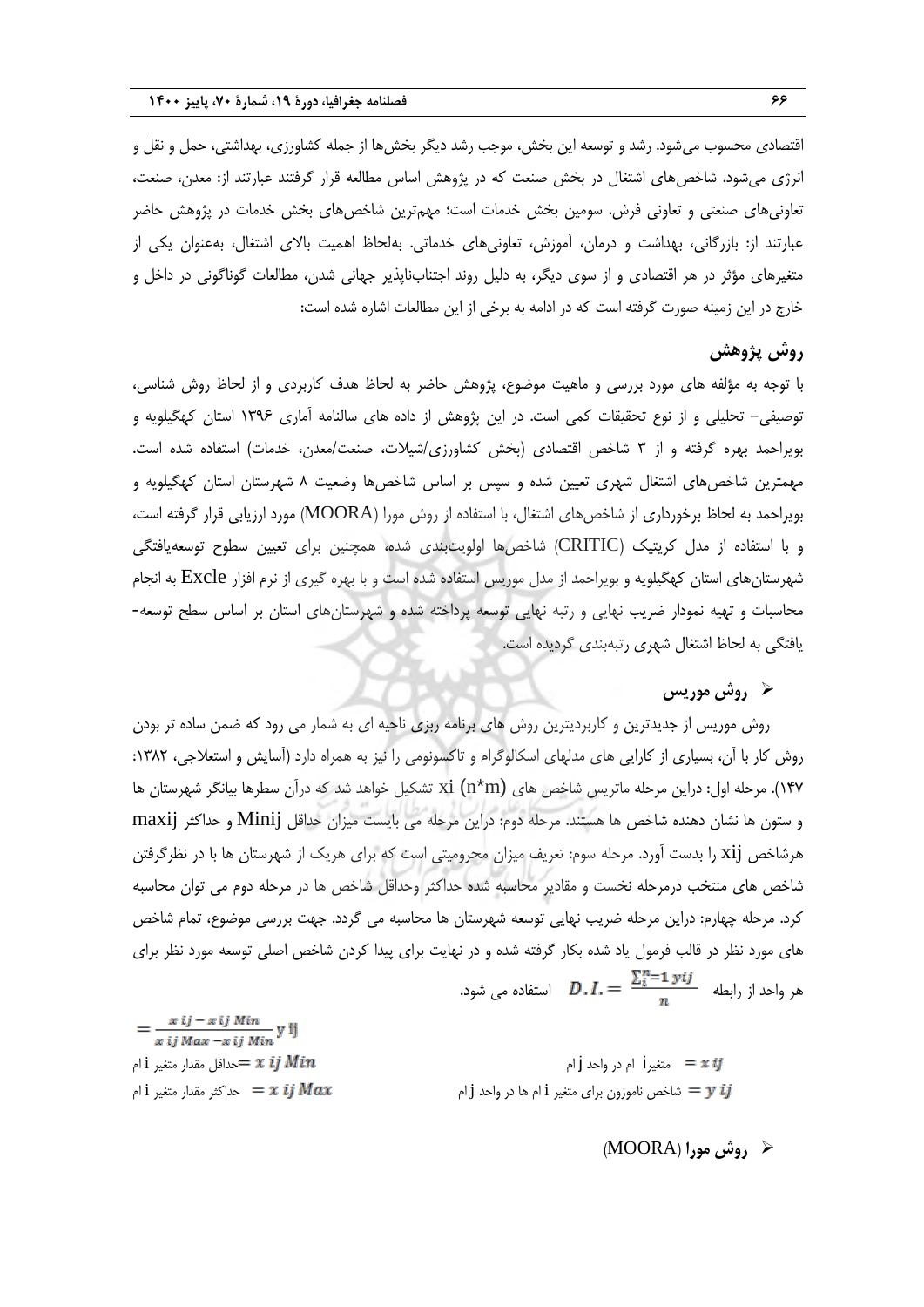روش مورا اولین بار توسط براورس و زاوادسكاس مورد استفاده قرار گرفت. این روش بر پایه تئوری تحلیل نسبی و روش نقطه مرجع بوده و در توسعهای آتی فرم ضربی کامل نیز به این روش اضافه گردیده که منجر به شكلگیری روش مالتیمورا بهعنوان ین روش قوی برای بهینهسازی چندهدفه شده است. سادگی و سهولت پیادهسازی این روش، محاسبات ریاضی کم، پایداری خوب و زمان حل بسیار کم، از جمله مهمترین ویژگیهای روش MOORA محسوب میشود که سبب گردیده تا در این مقاله نیز نسبت به سایر روشها ترجیح داده شود (حیدری دهویی و همكاران، ۱۳۹۵: 176(. تاکنون از روش مورا در تحقیقات بسیاری بهمنظور حل مسائل پیچیده تصمیمگیری استفاده شده که از آن جمله میتوان به پژوهش کارانده و چاکرابورتی )2012( در خصوص انتخاب مواد، براورس و زاواداسكاس )2012( بهمنظور انتخاب پروژه، لیو و همكاران (۲۰۱۵) با هدف ارزیابی ریسک و سایر مواردی از این قبیل اشاره نمود ( .Liu & Chen این مدل شامل مراحل, 2012, Karande & Chakraborty, 2012, Erauers & Zavadskas, 2012, Karande & Chakraborty, 2012 زیر مے باشد:

#### **مرحله اول: ماتریس تصمیم**

در اولین گام این روش باید ماتریس تصمیم را تشكیل داد. ماتریس تصمیم این روش جهت ارزیابی گزینههای مساله مورد استفاده قرار میگیرد بنابراین ماتریسی است که سطرهای آن را گزینهها و ستونهای آن را معیارهای پژوهش تشكیل میدهد و هر سلول این ماتریس ارزیابی هر گزینه نسبت به هر معیار است.

**گام دوم: نرمال کردن ماتریس تصمیم**

برای نرمال سا ی کر روش مورا ماننر روش واپسیس ا روش نرمال سا ی برکاری استفاک میروک.

$$
n_{ij} = \frac{x_{ij}}{\sqrt{\sum_{i=1}^{m} x_{ij}^2}}
$$

**گام سوم: وزندار کردن ماتریس تصمیم**

کافیست وزن معیارهایی که از روشهای وزندهی (آنتروپی) بدست آمدهاند در معیارهای نرمال شده ضرب شوند تا ماتریس وزندار حاصل شود. )در اینجا نیز مانند روش تاپسیس وزن هر معیار را در ماتریس تصمیم نرمال ضرب کرده و ماتریس تصمیم نرمال موزون شكل میگیرد(.

گام چهارم: انتخاب گزینه بهینه، برای انتخاب گزینه بهینه از رابطه ساده زیر استفاده میشود.

$$
y_i = \sum_{j=1}^{g} w_j x_{ij}^* - \sum_{j=g+1}^{n} w_j x_{ij}^* (j = 1, 2, \dots, n)
$$

# **روش کریتیک )CRITIC)**

وزن شاخصها از دیدگاه ذهنی تصمیمگیرندگان تأثیر میپذیرد. وزندهی توسط تصمیمگیردگان معمولاً براساس تجربه، دانش شكل می گیرد. با این وجود با بیش تر شدن تعداد شاخص ها، احتمال خطاهای انسانی و ایجاد شک و تردید در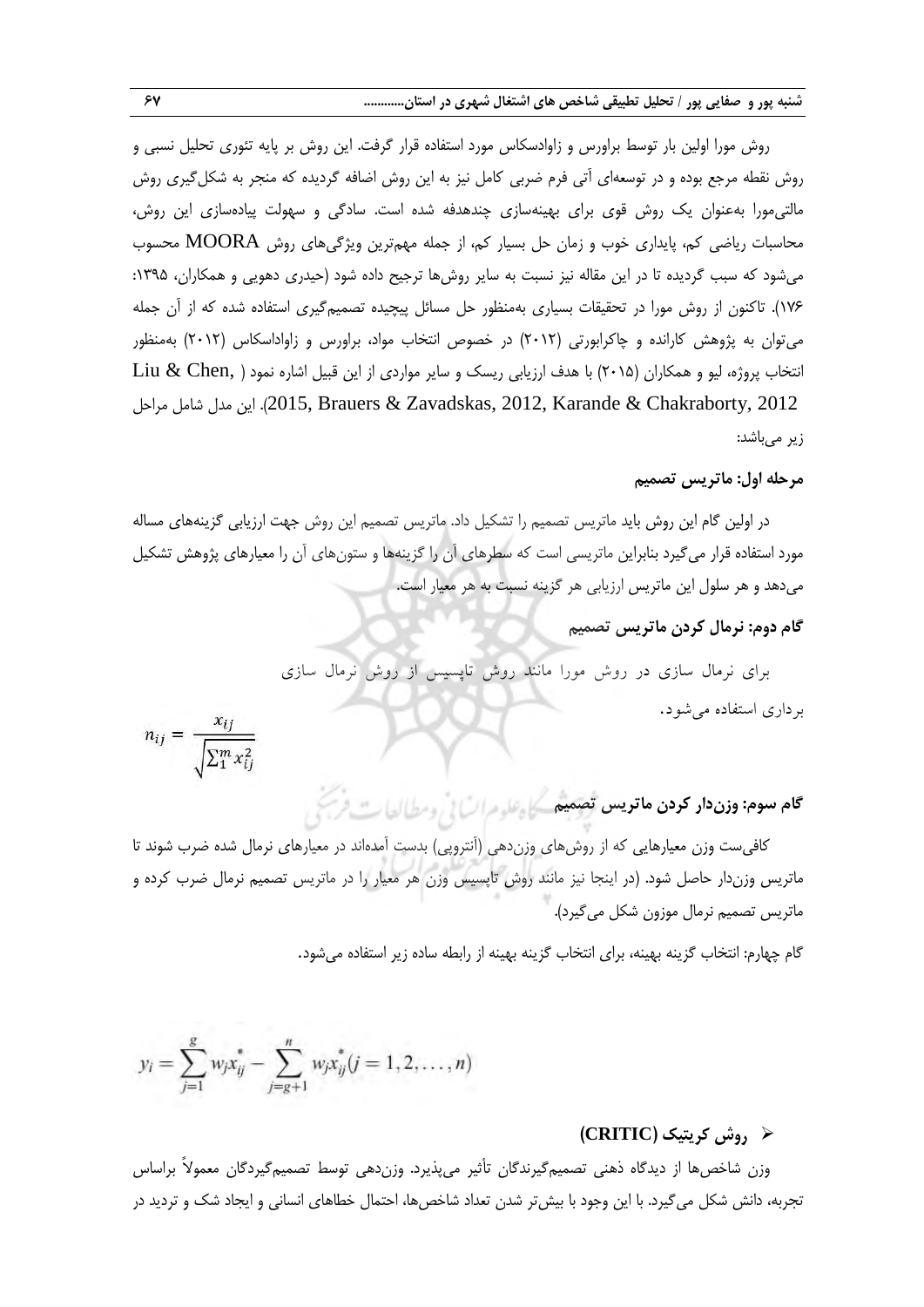مورد مقبولیت اطمینان نتایج نیز افزایش مییابد. برای غلبه بر چنین مشكالتی، رویكردهای ارزشگذاری عددی مورد استفاده قرار می گیرد. روش کریتیک روشی عینی جهت تعیین وزن شاخصها میباشد که شامل شدت تضاد و ناسازگاری بین اجزای ین مسئله تصمیمگیری است. این دو مقوله در آمار به وسیله ضرایب همبستگی و انحراف معیار صورت می- گیرد (گلقامت راد و همکاران، ۱۳۹۸: ۶). این روش توسط کاندوس و دبرا در سال ۲۰۱۰ معرفی شده است و شامل مراحل زیر میباشد:

# **گام اول: تشکیل ماتریس تصمیم**

در این مرحله ستونها از شاخصها و سطرها از گزینهها تشكیل شده است. در این روش مثبت و منفی بودن شاخصها در تعیین وزن دخیل نیست.

#### **گام دوم: نرمالسازی ماتریس تصمیم**

برای نرمالسازی ماتریس تصمیم از رابطهی زیر استفاده میشود. با استفاده از این رابطه ماتریس تصمیم نرمال شده و کلیهی درایههای آن در بازه صفر تا 1 قرار میگیرند.

$$
r_{ij} = \frac{x_{ij} - x_j^{\text{min}}}{x_j^{\text{max}} - x_j^{\text{min}}}
$$

سپس مقدار اطلاعات قابل استخراج از شاخص را محاسبه میکنیم. این مقدار را با ز C نشان میدهیم و از رابطهی زیر محاسبه میشود.

$$
C_j = \sigma_j \sum_{i=1}^m (1 - r_{ij})
$$

σ انحراف معیار i امین شاخص است و rij همبستگی بین دو شاخص i و j میباشد. بر اساس تحلیل فوق میتوان نتیجه گرفت که ارزش بالاتری از ز C مقدار بیشتری از اطلاعات را از شاخص داده شده ارائه میدهد. بنابراین اهمیت نسبی هر شاخص برای ین مسئله تصمیمگیری مورد توجه بیشتری است.

**گام سوم: در این مرحله میتوان وزن شاخصها را با استفاده از رابطهی زیر محاسبه نمود.**

$$
w_j = \frac{C_j}{\sum_{i=1}^m C_i}
$$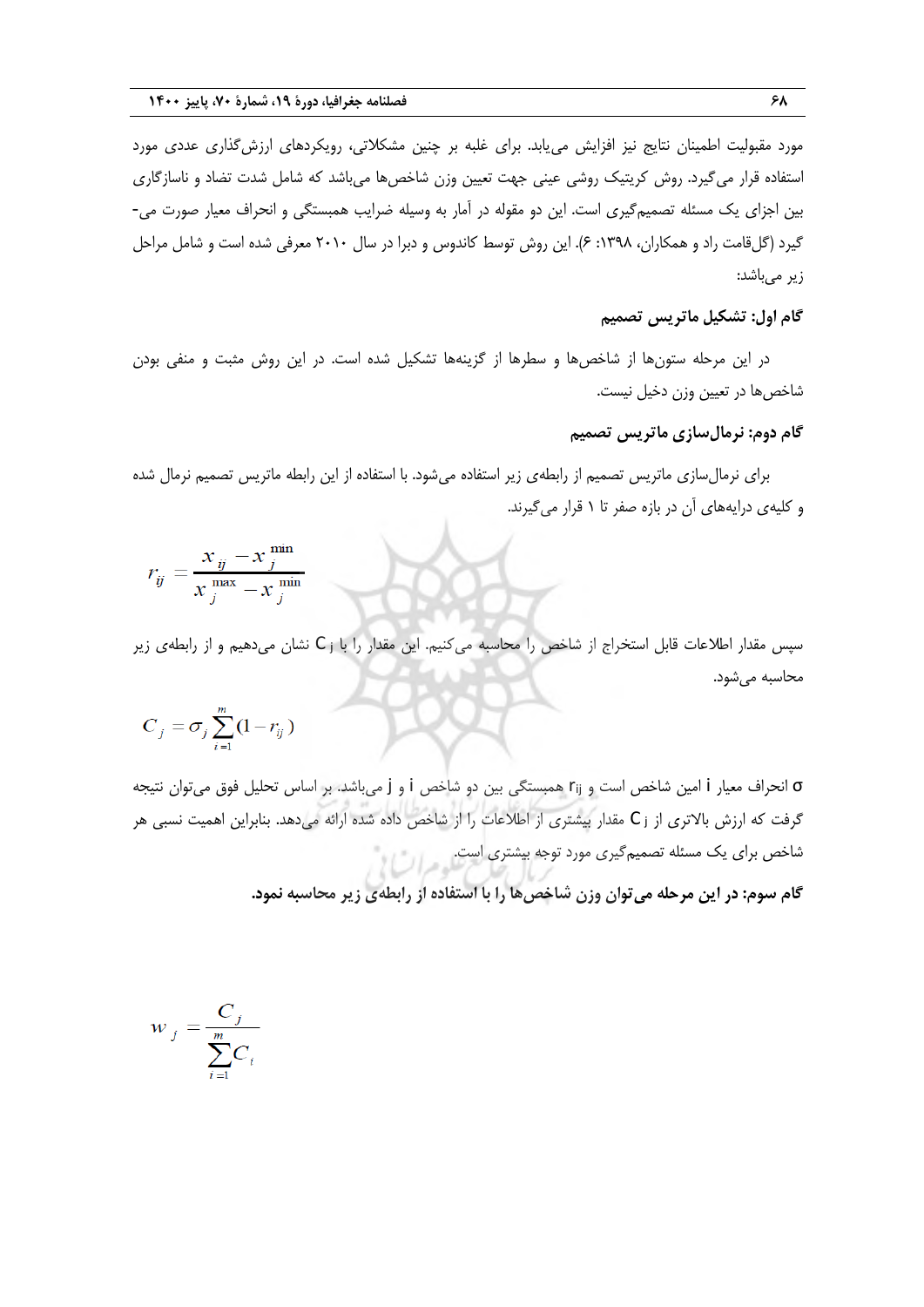| جدوں سمارہ ۱. ساخص های مورد استفادہ در پروهس |                        |  |  |
|----------------------------------------------|------------------------|--|--|
| صنعت                                         | کشاورزی                |  |  |
| شركت تعاوني صنعتى                            | تعاوني كشاورزي         |  |  |
| تعاوني فرش                                   | تعاوني كشاورزي روستايي |  |  |
| شركت تعاوني معدني                            | زراعت                  |  |  |
|                                              | باغدارى                |  |  |
|                                              | کشت گلخانه ای          |  |  |
|                                              | پرورش دام سنگين        |  |  |
|                                              | پرورش دام سبک          |  |  |
|                                              | پرورش زنبور            |  |  |
|                                              | پرورش ماهي             |  |  |
|                                              | پرورش طیور به روش سنتی |  |  |
|                                              |                        |  |  |
|                                              |                        |  |  |

**جدول شماره .2 شاخصهای مورد استفاده در پژوهش**

 **منبع: )سالنامه آماری استان کهگیلویه و بویراحمد، 1396(**

#### **محدودۀ مورد مطالعه**

این پژوهش بر روی 8 شهرستان استان کهگیلویه و بویراحمد انجام گرفته است. استان کهگیلویه و بویراحمد با مساحتی حدود 16٫249 کیلومتر مربع در امتداد رشتهکوههای زاگرس و دنا میباشد و جمعیتی معادل 713٬052 نفر )1395( دارد که از این جمعیت، 50 درصد آنها در شهرستان بویراحمد حضور دارند. توزیع شاغلین بخشهای کشاورزی، صنعت و خدمات در سال 1396 به ترتیب برابر 13/0 درصد، 23/17 درصد و 63/3 درصد بوده است )مرکز آمار ایران، 1395(.

#### **بحث و یافتهها**

#### **نتایج به دست آمده از روش موریس**

در این مرحله با استفاده از فرمول زیر میزان محرومیت برای هرین از شهرستانها با در نظر گرفتن شاخصهای منتخب در مرحله نخست و مقادیر محاسبه شده حداکثر و حداقل شاخصها در مرحله دوم محاسبه شده است.

ترمال حامع علوم السابي

$$
y ij = \frac{x ij - x ij Min}{x ij Max - x ij Min}
$$

در ادامه با استفاده از فرمول  $D\ldots$  ضریب نهایی توسعه شهرستانها محاسبه شده است. (بدین منظور باید مجموع مقادیر شاخصهای مرحله سوم را بر تعداد شاخصهای به کار رفته تقسیم نماییم.(

$$
D.I. = \frac{\sum_{i=1}^{n} y_{ij}}{n}
$$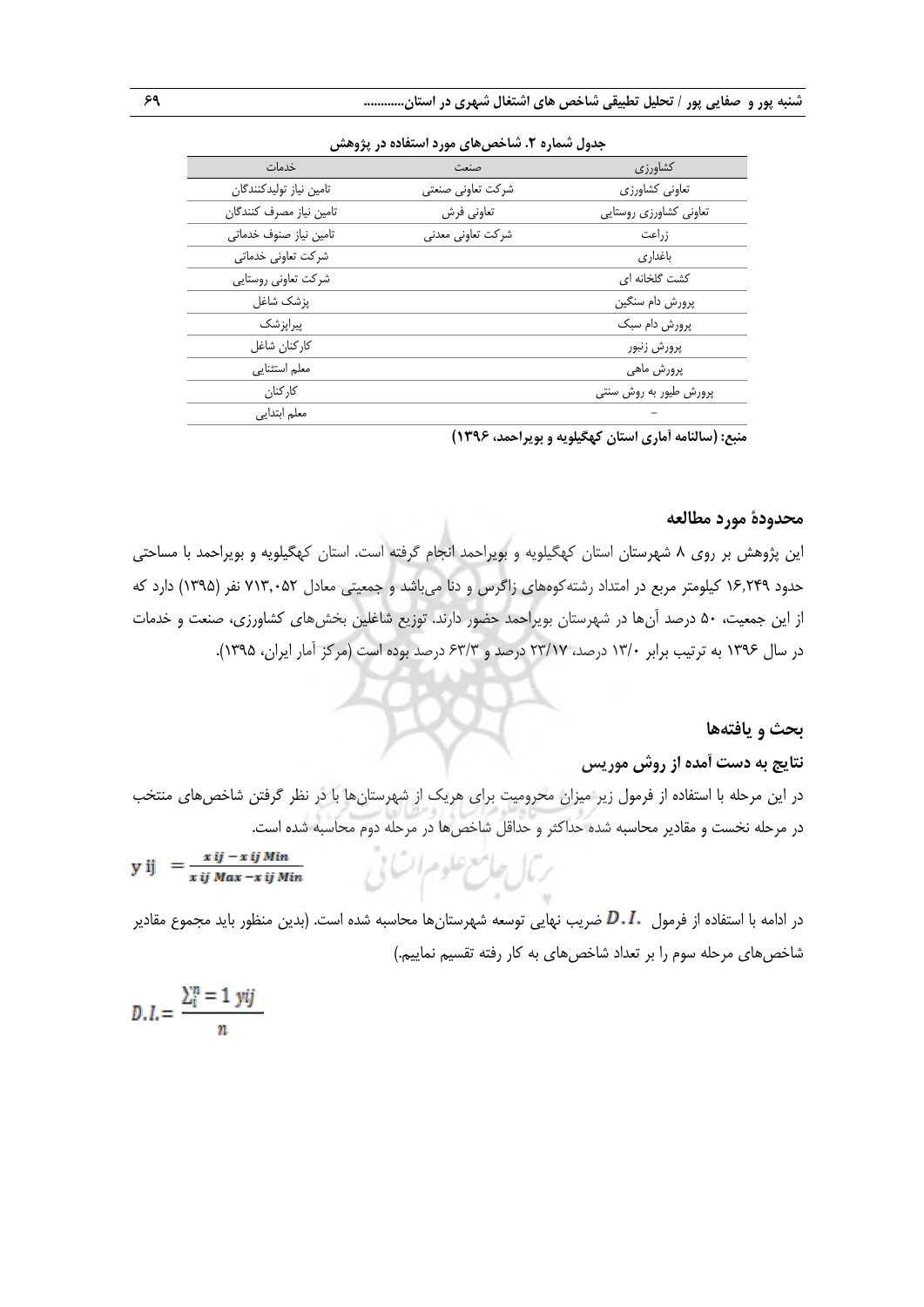| خدمات                         | صنعت     | كشاورزى                             | شهرستان  |
|-------------------------------|----------|-------------------------------------|----------|
| ۱۰۰                           | ۱۰۰      | ۱۰۰                                 | بويراحمد |
| $\mathbf{Y}\wedge/\mathbf{Y}$ | ٢٧       | 5.154                               | كهگيلويه |
| $\gamma$                      | YY/99    | 17/27                               | گچساران  |
| $\Delta$ /9 $\gamma$          | 17/19    | $\mathsf{Y}\Lambda/\cdot\mathsf{Y}$ | دنا      |
| $\Delta/\tau$                 | $Y/\tau$ | 14/۶۲                               | بهمئى    |
| $\cdot/\gamma$                | .199     | $\lambda/\Upsilon\Upsilon$          | چرام     |
| $Y/\mathcal{F}$               | ۰        | 18/08                               | باشت     |
| ٠                             | ٠        | ۰                                   | لنده     |

**جدول شماره .3 مقادیر همگن شاخصهای توسعه به دست آمده بر اساس ضریب نهایی توسعه (I.D(**

 **منبع: )یافتههای پژوهش، 1399(**

**جدول شماره .4 ضریب، رتبه و میزان توسعه یافتگی شهرستانهای استان کهگیلویه و بویراحمد بر اساس روش موریس**

| سطح توسعه     | رتبه نهایی توسعه     | ضريب نهايي توسعه /درصد | شهرستان  |
|---------------|----------------------|------------------------|----------|
| برخوردار      | $\cdots$             | $\cdot$ .              | بويراحمد |
| نيمه برخوردار | $Y - f$ .            | ۴٣                     | كهگيلويه |
|               | $f(-)$               | $\mathsf{r}$ .         | گچساران  |
| متوسط         |                      | $\sqrt{2}$             | دنا      |
| محروم         | $\lambda \Delta - 1$ | 9/1                    | بهمئى    |
|               |                      | $5/\mathfrak{r}$ .     | چرام     |
|               |                      | $\tau/\tau\gamma$      | ىاشت     |
|               |                      | 1/19                   | لنده     |
|               |                      |                        |          |

 **منبع: )یافتههای پژوهش، 1399(**

با توجه به ضریب های توسعه بدست آمده از روش موریس )جدول4(، شهرستان های استان کهگیلویه و بویراحمد از نظر توسعه یافتگی به چهار سطح برخوردار، نیمهبرخوردار، متوسط و محروم تقسیم شدند. نتایج نشان می دهد که از مجموع از 8 شهرستان استان کهگیلویه و بویراحمد ، شهرستان بویراحمد در )سه بخش کشاورزی، صنعت، خدمات( نسبت به سایر شهرستانهای استان از وضعیت مطلوبتری برخوردار است و در سطح برخوردار قرار گرفته است، شهرستان کهگیلویه در سطح نیمهبرخوردار، دو شهرستان (گچساران و دنا)، در سطح متوسط و ۴ شهرستان (بهمئی، چرام، باشت، لنده) از لحاظ شاخصهای اشتغال در سه بخش کشاورزی، صنعت، خدمات در سطح محروم قرار دارند.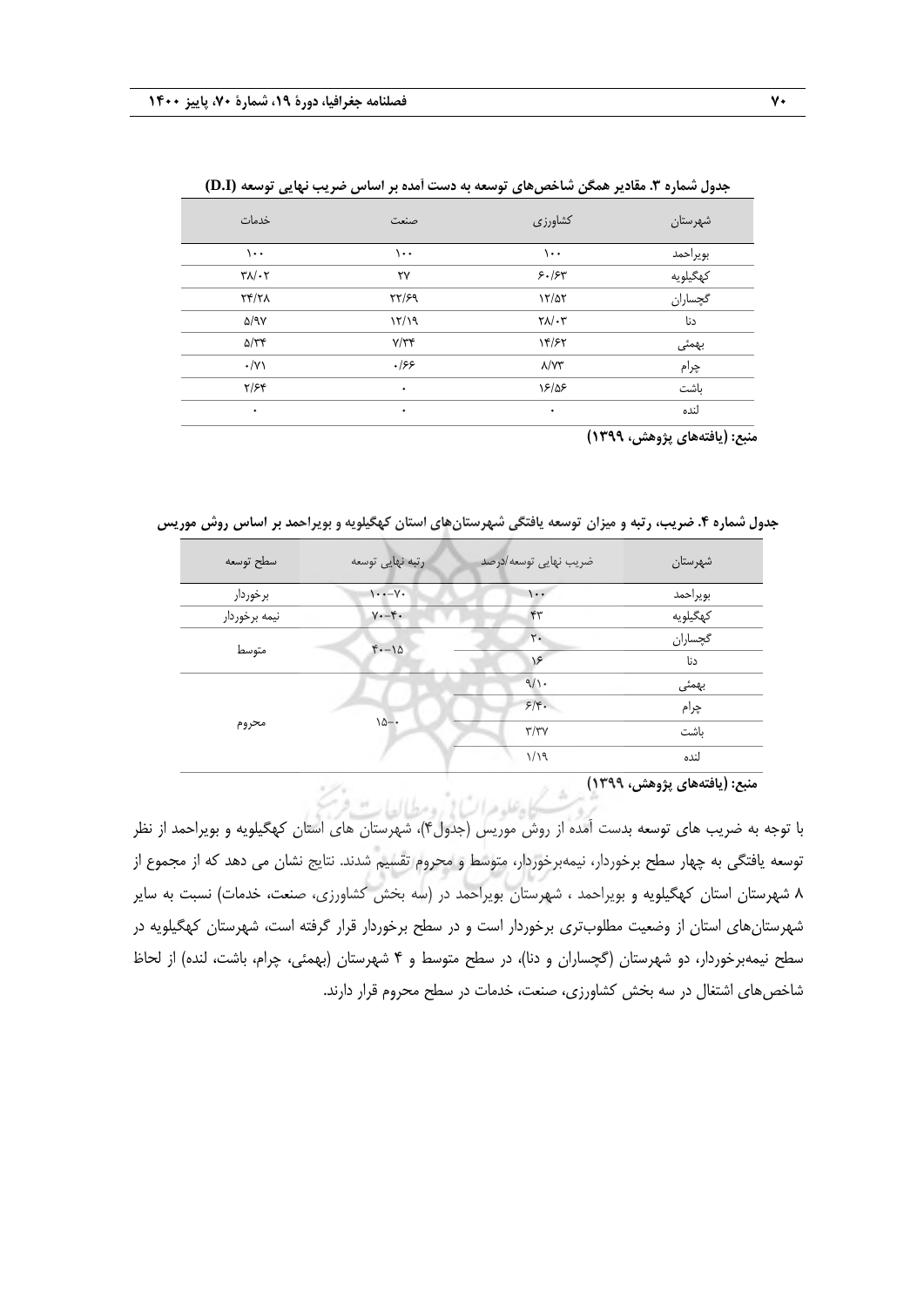**شنبه پور و صفایی پور / تحلیل تطبیقی شاخص های اشتغال شهری در استان............ 71**



**شکل شماره .1 ضریب نهایی توسعه اشتغال شهرستانهای استان کهگیلویه و بویراحمد بر اساس روش موریس**



**شکل شماره .2 سطحبندی شهرستانهای استان کهگیلویه و بویراحمد بر اساس برخورداری از اشتغال شهری**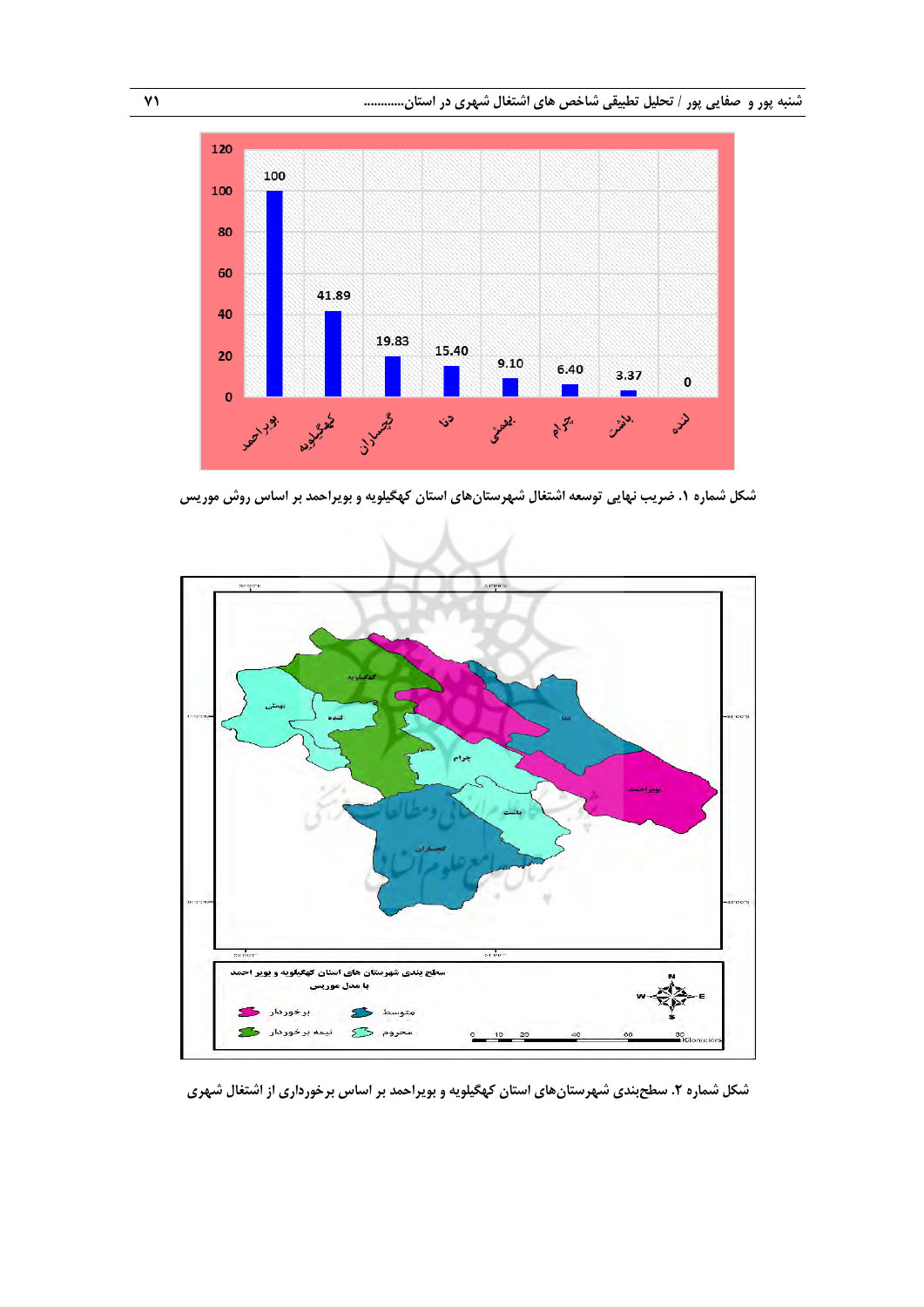**یافتههای حاصل از مدل تصمیمگیری مورا )MOORA(**

در این مرحله از پژوهش، هدف رتبهبندی شهرستانهای استان کهگیلویه و بویراحمد به لحاظ برخورداری از شاخصهای اشتغال شهری بر اساس ۳ شاخص اقتصادی (بخش کشاورزی/شیلات، صنعت/معدن، خدمات) است. ابتدا ماتریس تصمیم تشكیل شد. سپس معیارها نرمال شدند و در ادامه وزندار کردن ماتریس تصمیم صورت گرفته که وزن معیارها در این پژوهش از روش آنتروپی بدست آمده و در معیارهای نرمال شده ضرب و ماتریس تصمیم نرمال موزون حاصل شد. در نهایت به محاسبه مطلوبیت نسبی هر گزینه و رتبه بندی گزینه ها پرداخته شد. که برای انتخاب گزینه بهینه از رابطه ساده زیر استفاده شده است، و نتیجه نهایی مدل در جدول زیر آمده است.

 $y_i = \sum_{i=1}^{g} w_i x_{ij}^* - \sum_{i=g+1}^{n} w_i x_{ij}^* (j = 1, 2, ..., n)$ 

| وزن نهایی       | خدمات                | صنعت                      | كشاورزى         | شهرستان  |
|-----------------|----------------------|---------------------------|-----------------|----------|
| $\cdot$ /9.     | .179                 | .78                       | . / .9          | بويراحمد |
| $\cdot$ /٣٢     | $\cdot/\gamma$       | $\cdot/\gamma$            | .   . 5         | كهگيلويه |
| .77             | $\cdot/\cdot \wedge$ | $\cdot/\gamma$            | $\cdot/\cdot7$  | گچساران  |
| .117            | $\cdot/\cdot7$       | .   . 5                   | $\cdot/\cdot$ ۳ | دنا      |
| .44             | $\cdot/\cdot$ ۳      | $.$ / $.$ ۴               | $\cdot/\cdot7$  | بهمئى    |
| $\cdot/\cdot$ ۴ | $\cdot/\cdot 7$      | $\cdot/\cdot$             | $\cdot/\cdot7$  | چرام     |
| $\cdot/\cdot$ ۳ | $\cdot/\cdot$        | $\cdot$ / $\cdot$ +       | $\cdot/\cdot$   | ىاشت     |
| $\cdot/\cdot7$  | $\cdot/\cdot$        | $\cdot$ / $\cdot$ $\cdot$ | $\cdot/\cdot$   | لنده     |
|                 |                      |                           |                 |          |

**جدول شماره .5 رتبهبندی شهرستانهای استان کهگیلویه و بویراحمد بر اساس برخورداری از اشتغال شهری**

 **منبع: )یافتههای پژوهش، 1399(**



**شکل شماره .3 رتبهبندی شهرستانهای استان کهگیلویه و بویراحمد بر اساس برخورداری از اشتغال شهری**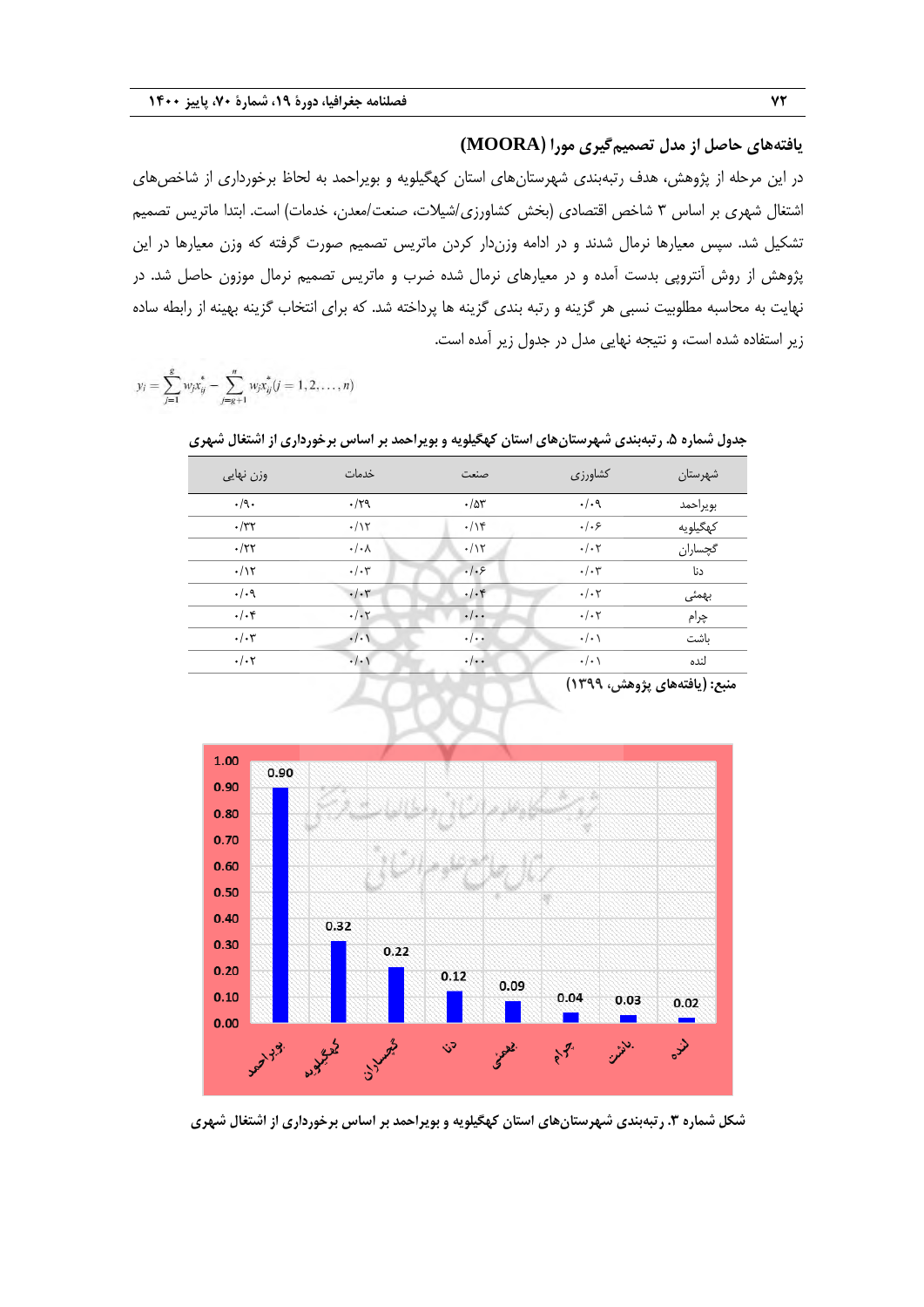

**شکل شماره .4 رتبهبندی شهرستانهای استان کهگیلویه و بویراحمد بر اساس برخورداری از اشتغال شهری**

طبق نتایج حاصل از (جدول ۵)، ماتریس رتبه نهایی، شهرستانهای استان کهگیلویه و بویراحمد به لحاظ میزان اشتغال شهری با استفاده از شاخصهای متشكله رتبهبندی شدهاند. به عبارتی طبق نتایج تكنین مورا، در بین شهرستانهای استان کهگیلویه و بویراحمد، بیشترین میزان برخورداری از شاخصهای اشتغال در شهرستان بویراحمد و کمترین میزان اشتغال را میتوان در شهرستان لنده مشاهده کرد. )همچنین با توجه به مطالعات برنامه آمایش استان کهگیلویه و بویراحمد در سال ،1396 فعالیتهای اقتصادی استان عمدتاً در مناطق مرکزی استان شامل شهرستانهای بویراحمد، کهگیلویه و گچساران رشد و توسعه یافتهاند، که البته با توجه به وجود مزیتهای مختلف قانونی به واسطه وجود نهادهای مختلف مالی و دولتی موجود در این مراکز، چنین توزیعی از فعالیتهای اقتصادی در سطح استان دور از انتظار نمیباشد. سهم شاغلین فعالیتهای آب، برق، گاز، استخراج معدن و صنعت و در کل بخش صنعت استان طی دورههای مذکور تقریباً صعودی و ثابت بوده و تغییر چندانی نداشته است. بخش کشاورزی نیز از روند کاهشی برخوردار بوده و بخش خدمات دارای روند صعودی است. که این مورد در نتایج پژوهش نیز به دست آمده است. (جدول ۵).

#### **یافتههای حاصل از مدل تصمیمگیری کریتیک )CRITIC(**

در این مرحله از پژوهش، هدف اولویتبندی شاخصهای اشتغال شهری بر اساس 3 شاخص اقتصادی )بخش کشاورزی/شیلات، صنعت/معدن، خدمات) است. ابتدا ماتریس تصمیم تشکیل شد. سپس ماتریس تصمیم نرمال شد و در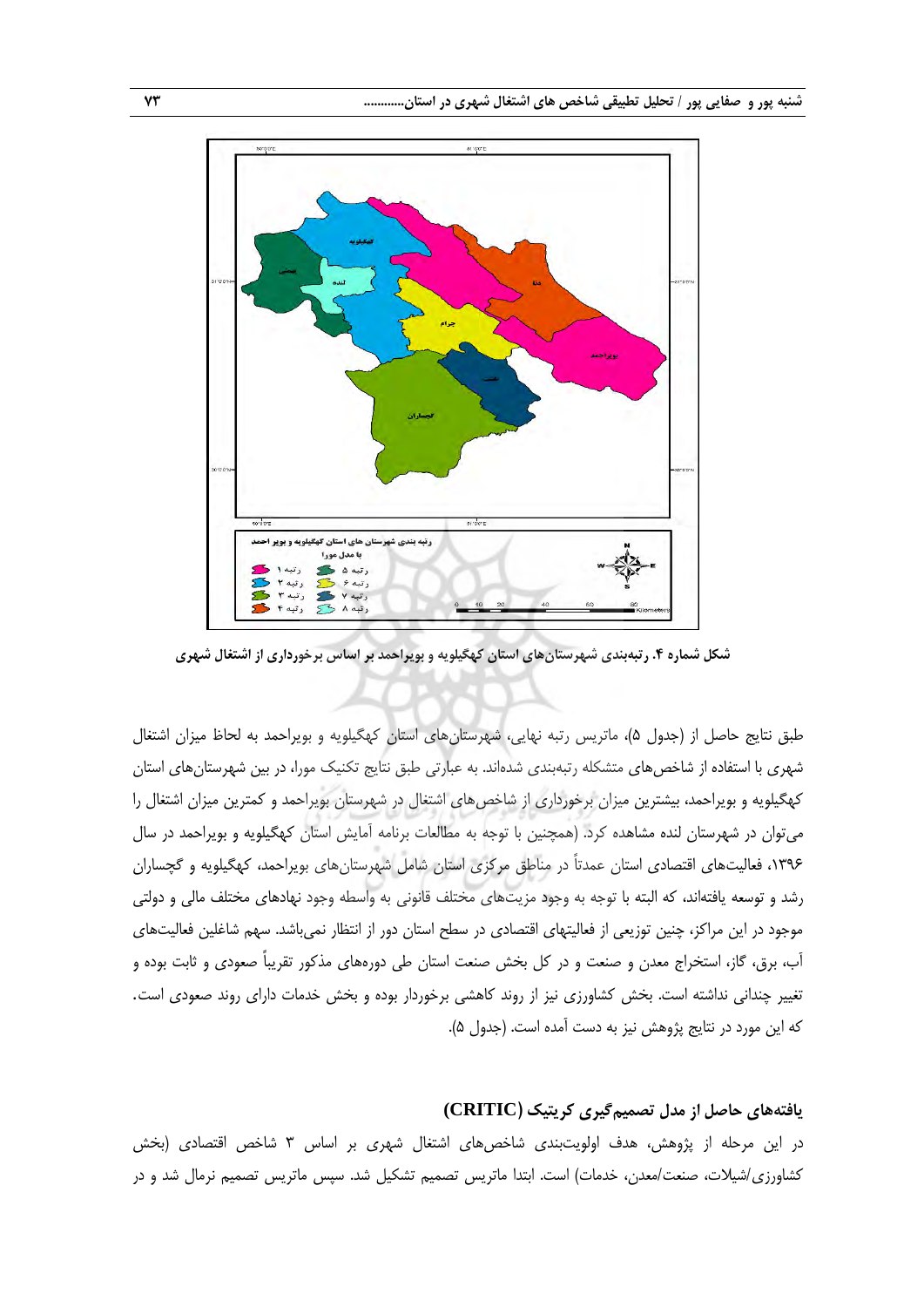ادامه وزن شاخصها تعیین شده است. در فرآیند تعیین وزن شاخصها، انحراف معیار هر شاخص و همبستگی آن با شاخصهای دیگر گنجانده شده است.

| اشتغال خدمات          | اشتغال صنعت             | اشتغال كشاورزى     | شهرستان                      |
|-----------------------|-------------------------|--------------------|------------------------------|
| $\cdot/\cdot\cdot$    | $\cdot/\cdot\cdot\cdot$ | $\cdot/\cdot\cdot$ | بويراحمد                     |
| .7518                 | $\cdot/\tau$ $\vee$ .   | $1/\Delta f$ .     | كهگيلويه                     |
| $\cdot$ /٣٢١          | .798                    | .78                | گچساران                      |
| $.$ / $.$ ۶۴          | .114                    | $\cdot$ /۳9.       | دنا                          |
| $\cdot/\cdot\Delta V$ | $\cdot/\cdot$ yq        | $\cdot$ / $\vee$   | بهمئى                        |
| $\cdot/\cdot\cdot$ Y  | $\cdot/\cdot\cdot$ Y    | .1.98              | ىاشت                         |
| $\cdot/\cdot$ TY      | $\cdot/\cdot\cdot\cdot$ | $\cdot$ /199       | چرام                         |
| $\cdot/\cdot\cdot$    | $\cdot/\cdot\cdot$      | $\cdot/\cdot\cdot$ | لنده                         |
|                       |                         |                    | منبع: (يافتههاي پژوهش، ١٣٩٩) |

**جدول شماره .6 نرمالسازی ماتریس تصمیمگیری**

| اشتغال خدمات                 | اشتغال صنعت            | اشتغال كشاورزى             | شهرستان                           |
|------------------------------|------------------------|----------------------------|-----------------------------------|
| $\sqrt{\cdots}$              | $\sqrt{1 + 1}$         | $\sqrt{\cdots}$            | بويراحمد                          |
| .778                         | .154.                  | $-10f.$                    | كهگيلويه                          |
| .1549                        | $\cdot/\gamma \cdot 5$ | $\cdot / \lambda \Delta V$ | گچساران                           |
| .475                         | .181                   | $\cdot$ /۶۱.               | دنا                               |
| .795                         | .1971                  | $-711$                     | بهمئى                             |
| $\cdot$ /995                 | $-1994$                | $\cdot$ /9 $\cdot$ $\cdot$ | باشت                              |
| $\cdot$ /98                  | $\sqrt{\cdots}$        | $\cdot/\lambda\cdot$       | چرام                              |
| $\sqrt{\cdots}$              | $\sqrt{\cdots}$        | $\sqrt{\cdots}$            | لنده                              |
| 5/911                        | Y/117                  | $\Delta$ /۴۶۲              | Σ                                 |
| $1/\Delta \Upsilon \Upsilon$ | $1/\cdot$ ۴۱           | Y/YAY                      | C                                 |
| $\cdot$ /٢٨٥                 | .190                   | $\cdot/\Delta\Upsilon$     | W                                 |
|                              |                        |                            | $\sim$ $\sim$ $\sim$<br>$\lambda$ |

**جدول شماره .7 تعیین نهایی وزن هر شاخص**

**منبع: )یافتههای پژوهش، 1399(**

طبق نتایج حاصل از روش کریتین جهت اولویتبندی تأثیر شاخصهای پژوهش بر وضعیت اقتصادی و توسعه شهرستان- های استان کهگیلویه و بویراحمد، شاخص کشاورزی ارزش بالاتری از  $\rm C$  را به خود اختصاص داده و با وزن ۰/۵۲۱ در رتبه اول تأثیرگذاری قرار گرفته است. شاخص خدمات با وزن 0/285 در مرتبه دوم و شاخص صنعت با وزن 0/195 در رتبه سوم قرار گرفتهاند.

در پژوهش حاضر جهت سنجش وضعیت شهرستانهای استان کهگیلویه و بویراحمد از دو مدل کریتین و مورا استفاده شده است که برای بررسی تأثیرگذاری شاخصهای پژوهش از روش کریتیک استفاده شده به اینصورت که از بین سه شاخص کلی (کشاورزی، صنعت و خدمات)، شاخص کشاورزی رتبه اول را به خود اختصاص داده است. در ادامه جهت رتبهبندی و سنجش وضعیت شهرستانهای استان کهگیلویه و بویراحمد به لحاظ برخورداری از شاخصهای اشتغال شهری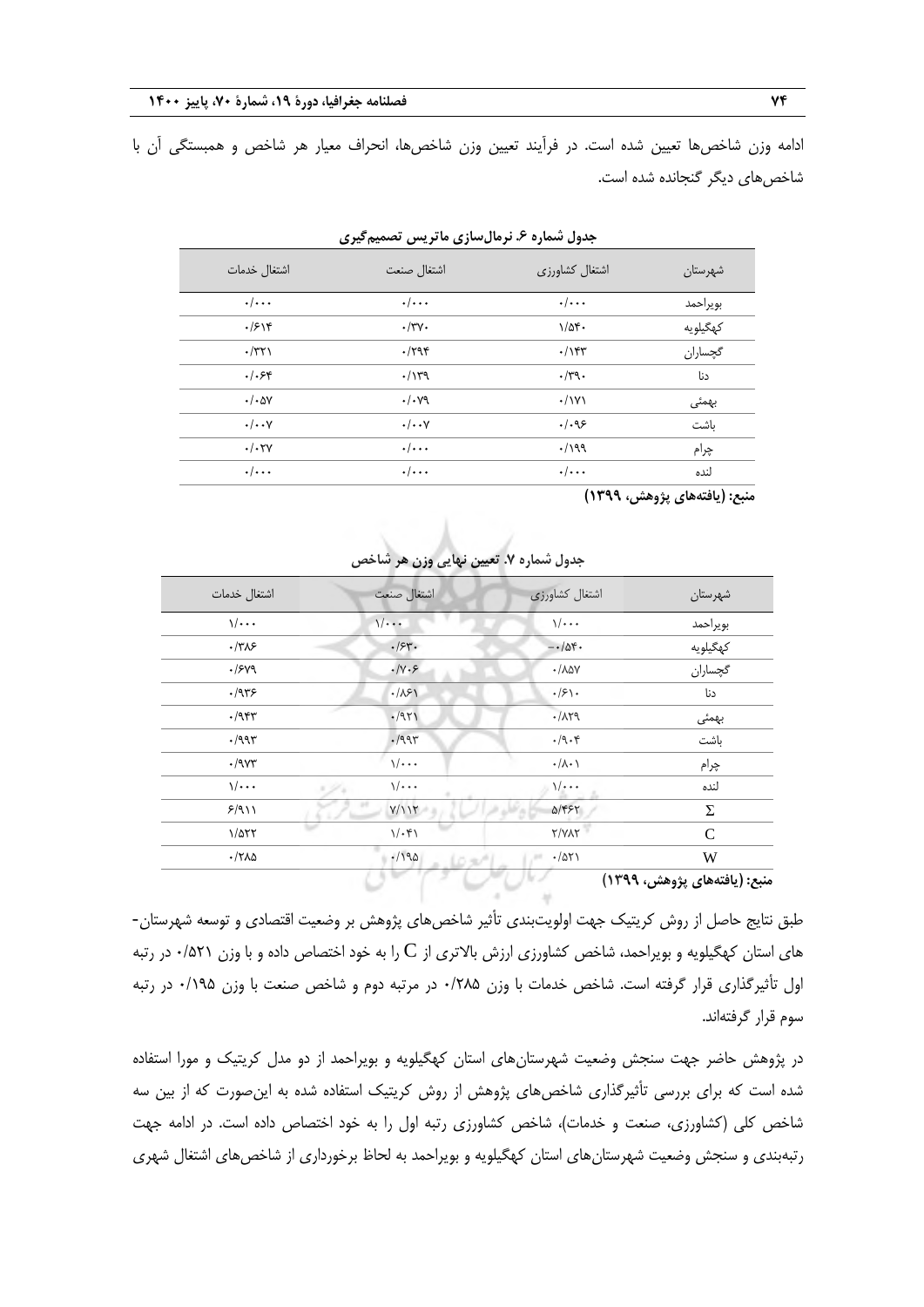از روش مورا استفاده شده و نتایج گویای این واقعیت است که شهرستان بویراحمد نسبت به سایر شهرستانهای استان وضعیت مطلوبتری را دارا میباشد.

#### **نتیجهگیری**

در این پژوهش تلاش شد تا با بهکارگیری مجموعهای از شاخصهای اشتغال شهری اقدام به رتبهبندی و تعیین سطح توسعه شهرستانهای استان کهگیلویه و بویراحمد صورت گیرد. تعداد شاخصها زیرمجموعههای سه بخش اقتصادی (کشاورزی، صنعت، خدمات)، میباشد که با استفاده از تکنیک تصمیمگیری چندمعیاره مورا رتبهبندی و تجزیه و تحلیل شده و در ادامه با استفاده از مدل موریس به سطحبندی شهرستانهای استان کهگیلویه و بویراحمد پرداخته شده است. به این ترتیب که ابتدا مهمترین شاخصهای اشتغال، تعیین و سپس وضعیت 8 شهرستان استان کهگیلویه و بویراحمد به لحاظ برخورداری از شاخصهای اشتغال با استفاده از روشهای تصمیمگیری آنتروپی و مورا ارزیابی شده است. نتایج، گویای آن است که شهرستان بویراحمد نسبت به سایر شهرستانهای استان کهگیلویه و بویراحمد در سه بخش اقتصاد (کشاورزی، صنعت، خدمات) از وضعیت مطلوبتری برخوردار است. نتایج حاصل از تكنیک مورا نشان داد که اختلاف زیادی بین شهرستانهای استان از نظر برخورداری از شاخصهای اشتغال وجود دارد. بهطوریکه شهرستان بویراحمد با اختالف زیادی از شهرستانهای دیگر در رتبه اول قرار گرفته و در همۀ شاخصهای اشتغال دارای باالترین رتبه است و پس از آن شهرستانهای کهگیلویه و گچساران قرار میگیرند که در قالب شاخصهای توسعه و اشتغال شرایط قابل قبولی دارند. رتبۀ سوم در ارتباط با اشتغال و بیكاری به تعدادی از شهرستانهای استان نظیر دنا، بهمئی، چرام، باشت و لنده تعلق میگیرد. شهرستانهای مذکور شرایط مناسبی به لحاظ اشتغال ندارند. با توجه به نتایج میتوان اذعان نمود که عدم تعادل-های منطقهای و فضایی در سطح استان کهگیلویه و بویراحمد وجود دارد.

در ادامه اولویتبندی شاخصهای پژوهش با استفاده از روش کریتین صورت گرفته و نتایج نشان داد که شاخص کشاورزی در رتبه اول تأثیرگذاری شاخصهای اشتغال قرار داشته است. سپس سطح توسعهیافتگی شهرستانهای استان کهگیلویه و بویراحمد به لحاظ شاخصهای اشتغال با استفاده از ضریب ناموزون موریس به چهار سطح برخوردار، نیمه- برخوردار، متوس و محروم تقسیم شدند. نتایج نشان میدهد که از مجموع از 8 شهرستان استان کهگیلویه و بویراحمد ، شهرستان بویراحمد در (سه بخش کشاورزی، صنعت، خدمات) نسبت به سایر شهرستانهای استان از وضعیت مطلوبتری برخوردار است و در سطح برخوردار قرار گرفته است، شهرستان کهگیلویه در سطح نیمهبرخوردار، دو شهرستان )گچساران و دنا)، در سطح متوسط و ۴ شهرستان (بهمئی، چرام، باشت، لنده) از لحاظ شاخصهای اشتغال در سه بخش کشاورزی، صنعت، خدمات در سطح محروم قرار دارند. نتایج گویای این واقعیت است که میان شهرستانهای استان کهگیلویه و بویراحمد به لحاظ برخورداری از وضعیت اشتغال تفاوت وجود دارد و سطح اشتغال در شهرستان بویراحمد که مرکزیت سیاسی استان نیز محسوب میشود، نسبت یه سایر شهرستانهای استان مطلوبتر میباشد. مقایسه نتایج پژوهش حاضر با پژوهشهای پیشین نشان میدهد که مراکز استانها نسبت به سایر شهرستانهای هر استان از وضعیت مطلوبتری برخوردار بوده و این مهم گویای عدم تعادل و نابرابری در سطح استانها میباشد. تفاوت پژوهشِ حاضر نیز در استفاده از روشهای تصمیمگیری جدید میباشد، همچنین عالوهبر بررسی وضعیت شهرستانها، به رتبهبندی شاخصهای پژوهش نیز پرداخته شده است.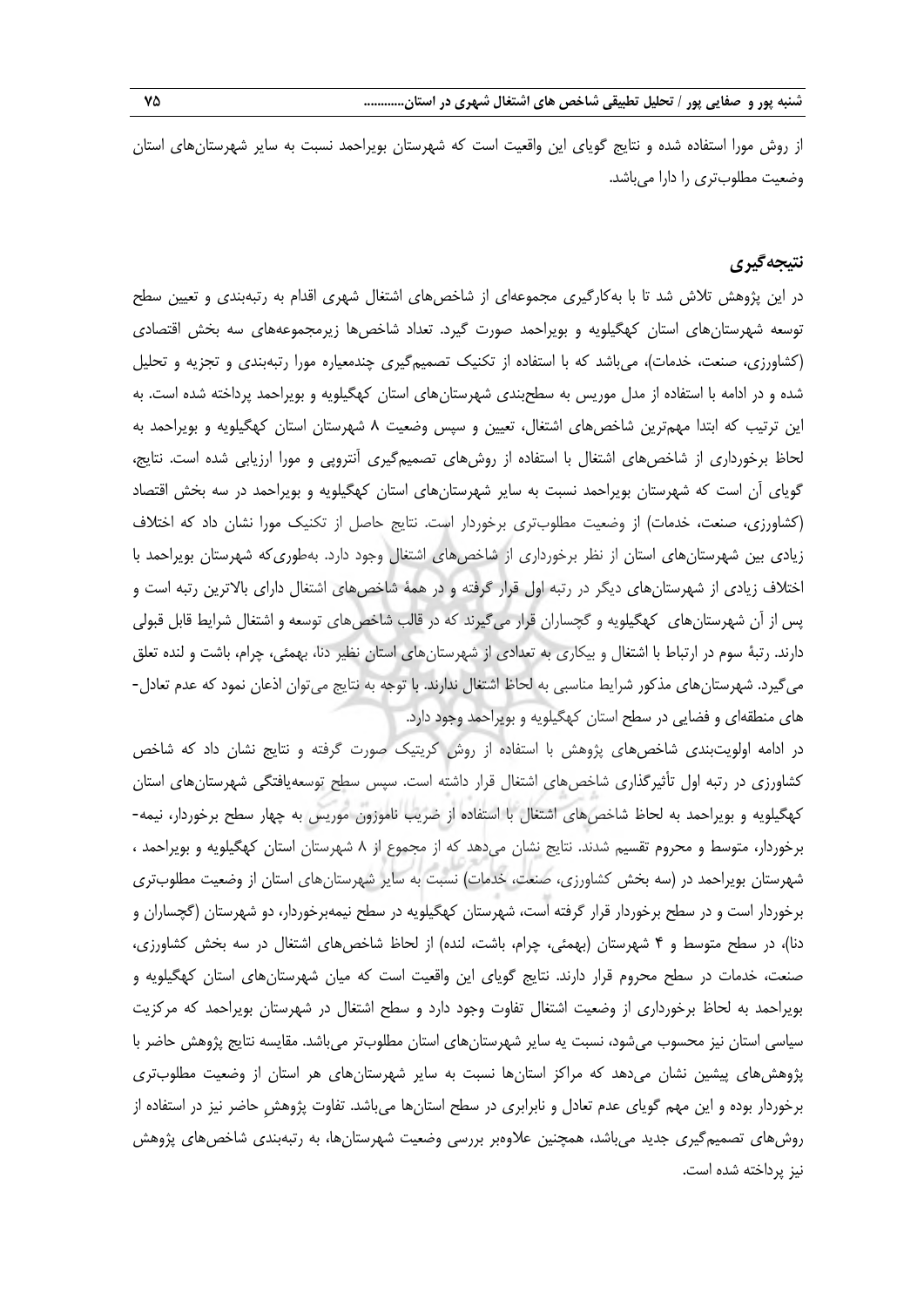با توجه به نتایج به دست آمده، راهكارهای زیر به منظور ایجاد تعادل و توسعه همگن در بین شهرستانهای استان کهگیلویه و بویراحمد پیشنهاد میشود:

- جهت کاهش عدم تعادلهای منطقهای، برنامهریزی اشتغال به گونهای صورت پذیرد که شهرستانهای محروم استان در زمینۀ شاخصهای اشتغال از درجۀ توسعهیافتگی قابل قبولی بهرهمند شوند. پژوهش حاضر نشان می- دهد که بین محرومیت و فاصله از مرکز استان رابطۀ مستقیمی وجود دارد و با فاصله گرفتن از مرکز استان عوامل و مؤلفههای اشتغال کاهش مییابند. لازم است مسئولین ذی ربط در این مورد تصمیمات مناسبی اتخاذ نمایند تا عالوهبر توسعۀ شاخصهای اشتغال، امكان رشد و توسعۀ انسانی مهیا شده و از این طریق از روند شتابان مهاجرت به سمت مرکز استان جلوگیری گردد.
- \* از آنجا که استان کهگیلویه و بویراحمد دارای شرایط محیطی متفاوتی بوده و از طرفی دارای نیروی فعال زیادی میباشد، میتوان بر اساس ویژگیها و توانمندی هر شهرستان برای نیروی فعال آنجا فرصتهای شغلی متعددی فراهم کرد.
- با توجه به این مهم که هر کدام از شهرستانها دارای نقاط قوت و فرصتهایی برای رشد و توسعه اشتغال هستند. اما با وجود نقاط ضعف و عوامل تهدید کننده، مانع از توسعه اشتغال این شهرستانها شده است، در این زمینه شناخت نقاط ضعف و عوامل تهدیدکننده اقتصادی شهرستانها و استفاده از ابزارها وروشهای مطالعاتی برای رفع آنها ضروری است. برای مثال برخی از شهرستانها دارای منابع طبیعی فراوان و نیروی انسانی مناسب هستند. اما به دالیلی از جمله عدم سرمایهگذاری بخش دولتی و خصوصی، عدم تبلیغات و ... مانع بهره- وری از منابع شده و حتی گاهی شرایط نابودی آنها را تشدید میکند.

# **تقدیر و تشکر**

بنا به اظهار نویسنده مسئول، این مقاله حامی مالی نداشته است.

# **منابع**

1( آقامیری، حمیده سادات و رحمانی، بیژن )1397( تأثیر مهاجرت روستایی در امنیت غذایی با تأکید بر منابع آب )مطالعه موردی: روستاهای شهرستان خوانسار استان اصفهان(، فصلنامه علمی- پژوهشی و بین المللی جغرافیایی ایران، دوره ،16 شماره ،59 صص ۷۶− ۵۶.

ثرو بمسكاه علوم السابي ومطالعات فرسخ

- 2( تكلو، علیرضا؛ شمس الدینی، علی؛ رحمانی، بیژن و شریعت پناهی، مجید )1399( توسعه منابع انسانی بخش کشاورزی در نواحی روستایی )مورد: بخش مرکزی شهرستان مالیر(، فصلنامه علمی- پژوهشی و بین المللی جغرافیایی ایران، دوره ،18 شماره ،67  $\mathsf{A}\mathsf{A}-\mathsf{A}\mathsf{B}$ صص
- 3( حجازی، سیدجعفر )1397( برآورد میزان اشتغال شهری در سناریوهای توسعه کاربری اراضی با مدل رگرسیون )مورد مطالعه: محلات کیانپارس و کیانآباد شهر اهواز)، برنامه ریزی توسعه کالبدی، دوره ۵، شماره ۱۰، صص ۷۹– ۶۵.
- 4( حیدری دهویی، جلیل؛ محمدی، نوید؛ ونكی، امیرساالر و غفاری، سینا )1395( انتخاب روش مناسب برای پیشبینی تكنولوژی موتور هواپیمای ایران ۱۴۰»، مدیریت توسعه فناوری، دوره ۴، شماره ۴، صص ۱۹۴–۱۶۳.
- 5( راستقلم، نیلوفر؛ مرادی، داریوش؛ شاهیوندی، احمد و محمدی، محمود )1399( ارزیابی تاثیرات جریان توزیع اشتغال بر دگرگونی شبكه شهری در مجموعه شهری اصفهان با به کارگیری روش تحلیل شبكه اجتماعی، نشریه آمایش سرزمین، دوره ۰۱۱، شماره ۰۱ صص ۱۲۵– ۰۱۰۳.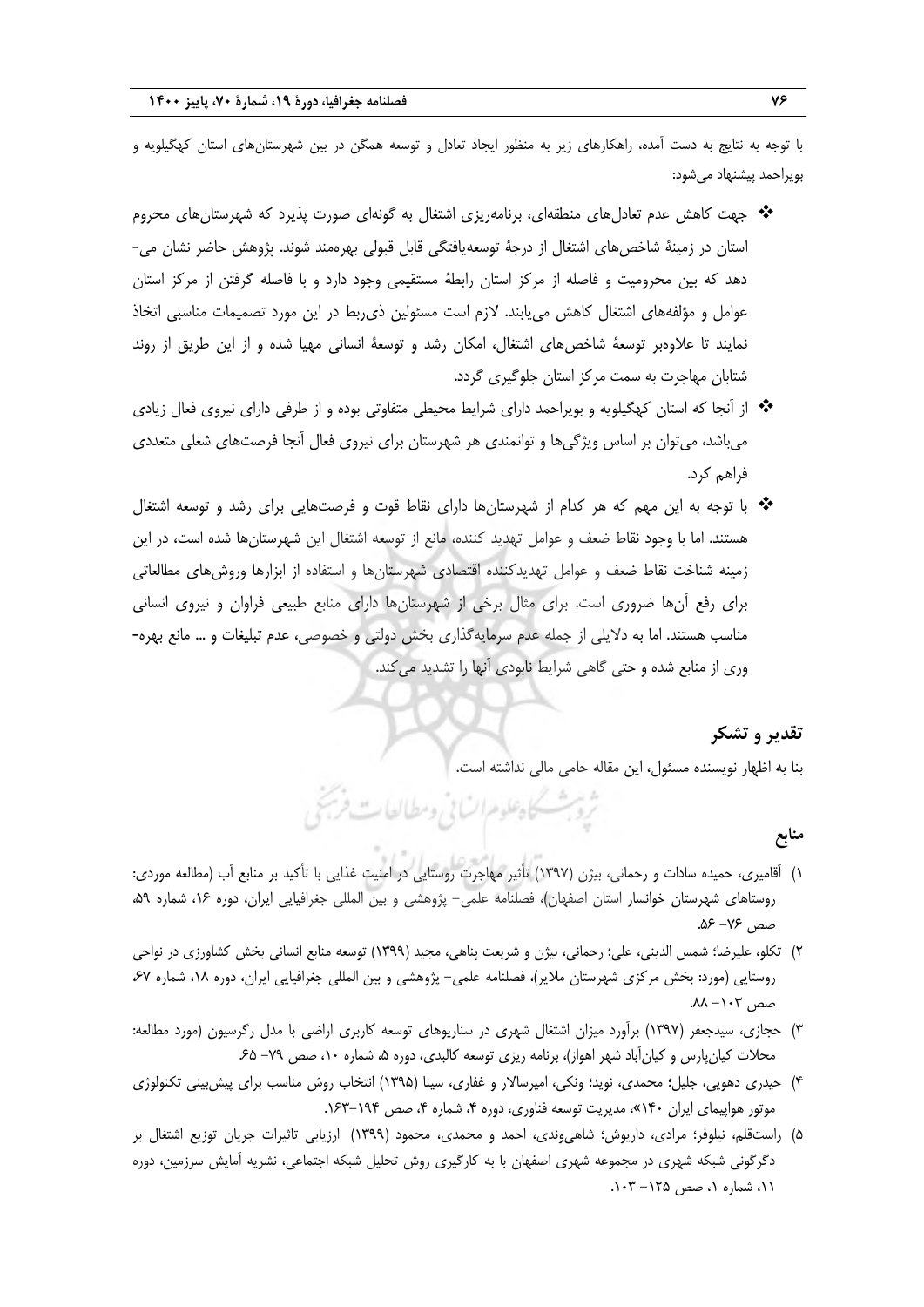- 6( رضویان، محمدتقی )1383( عملكرد بخشهای مختلف اقتصاد ایران در تولید اشتغال، پژوهشهای اقتصادی، دوره ،4 شماره ،12 صص ۳۶-۱۳.
- 7( زنگیآبادی، علی؛ رحیمی، علیرضا و مسیبی، سمانه )1392( تحلیل تطبیقی شاخصهای اشتغال شهری شهرستانهای ایران، مجله جغرافیا و برنامهریزی محیطی، دوره ۲۴، شماره ۱، صص ۱۲۸ – ۱۰۹.
- 8( سپهردوست، حمید و باروتی، مهسا )1397( تحلیل رابطه اشتغال نیروی انسانی و راهبرد توسعه پایدار منطقهای، فصلنامه برنامه- ریزی رفاه و توسعه اجتماعی، دوره ۹، شماره ۳۴، صص ۶۲-۳۵.
- 9( سیاره، مرتضی )1388( تجزیه و تحلیل نابرابریهای اشتغال و رتبهبندی استانهای کشور بر اساس مؤلفههای کار شایسته، پایاننامه کارشناسی ارشد، استاد راهنما: صادق بختیاری، دانشگاه اصفهان، دانشكده علوم اداری و اقتصاد، گروه اقتصاد، گرایش توسعه اقتصادی و برنامهریزی.
	- ۱۰) طباطبایی یزدی، رؤیا (۱۳۸۰) از منظر آمار؛ اشتغال و بیكاری در ایران، نشریه راهبرد، دوره ۹، شماره ۲، صص ۵۷-۴۵.
- ١١) کرباسی، علیرضا؛ اثنیعشری، هاجر و عاقل، حسن (١٣٨٧) پیش بینی اشتغال بخش کشاورزی در ایران، مجله اقتصاد در توسعه کشاورزی، دوره ۲۲، شماره ۲، صص ۴۳–۳۱.
- 12(گلقامت راد، نیما؛ رضوی، سیداحمد؛ صفوی، سیدعباس؛ غالمی، جواد و غفارپور، رضا )1398( رتبهبندی مجموعههای نگهداری و تعمیرات هواپیماهای نظامی بر اساس عملكرد عامل انسانی با استفاده از روش هیبریدی کریتین ویكور، پنجمین همایش ملی علوم و مهندسی دفاعی، تیرماه ،1398 تهران، دانشگاه افسری و تربیت پاسداری امام حسین )ع(.
- 13( محمدی، سعدی؛ داوری، الهام و محمدی، چنور )1398( چالشها و راهبردهای توسعهی فضایی روستاشهرها )مطالعه موردی: بخش بندپی شرقی و غربی از شهرستان بابل)، فصلنامه علمی- پژوهشی و بین المللی جغرافیایی ایران، دوره ١٧، شماره ۶۲،  $-18Y - 1Y$ صص
	- 14( مرکز آمار ایران، )1395( نتایج آمارگیری نیروی کار، سازمان برنامه و بودجه کشور.
- 15(مسیبی، سمانه؛ صیدایی، سید اسكندر و زنگی آبادی، علی )1392( تحلیل و سطحبندی مكانی شاخصهای اشتغال در شهرستان- های استان اصفهان با استفاده از تحلیل عاملی و تحلیل خوشهای، مطالعات برنامهریزی سكونتگاههای انسانی )چشم انداز جغرافیایی)، دوره ۸، شماره ۲۲، صص ۲۰۵–۸۶.
- 16(مصرینژاد، لیال، )1383( تجزیه و تحلیل ساختار اشتغال در بخشهای عمده اقتصادی مناطق شهری ایران با استفاده از روش تغییر سهم و شاخص LQ، پژوهشنامه علوم انسانی و اجتماعی، دوره ،4 شماره ،15 صص .109-128
- 17(هادیپور، مرضیه؛ فرجیسبكبار، حسنعلی؛ داورخانی، فضیله و رومیانی، احمد )1399( ارائه الگوی ارزیابی توزیع فضایی فعالیت )اشتغال و بیكاری( زنان در شهرستانهای ایران با استفاده از سیستمهای دانش بنیان، فصلنامه اقتصاد فضا و توسعه روستایی، دوره ۹، شماره ۲، صص ۱۲۲- ۱۴۹.
- 18( یاسوری، مجید )1384( سیاستگذاری منطقهای و چگونگی نابرابریها در کشور، مجله اطالعات سیاسی اقتصادی، دوره ،19 شماره ۲۱۱ و ۲۱۲، صص ۱۴۵– ۱۳۸.
- 19) Aghamiri, H. & Rahmani, B. (2015) The Impact of Rural Migration on Food Security with Emphasis on Water Resources (Case Study: Villages of Khansar County, Isfahan Province), Iranian Journal of International Geography, Vol.16, No.59 , pp. 56- 76. [Persian].
- 20) Bogdanski, M. (2021) Employment Diversification as a Determinant of Economic Resilience and Sustainability in Provincial Cities, Sustainability, Vol.13, No.9, pp. 1-13. https://doi.org/10.3390/su13094861.
- 21) Bollinger, C.R & Ihlanfeldt, K. (2003) The intra urban spatial distribution of employment: which government interventions make a difference?, Journal of Urban Economics, Vol.53, No.3. pp. 396-412.
- 22) Brauers, W. K. & E. Zavadskas. E. (2012) Robustness of MULTIMOORA: A method for multi-objective optimization. Informatica, Vol.23, No.1, pp. 1-25.
- 23) Calves, A.E. & Schoumaker. B. (2004) Deteriorating Economic Context and Changing Patterns of Youth Employment in Urban Burkina Faso: 1980–2000, World Development, Vol.32, No.8, pp. 1341–1354.
- 24) Golghamat Rad, N., Razavi, S.A., Safavi, S.A., Gholami, J. & Ghaffarpour, R. (2019) Ranking of military aircraft maintenance and repair kits based on human factor performance using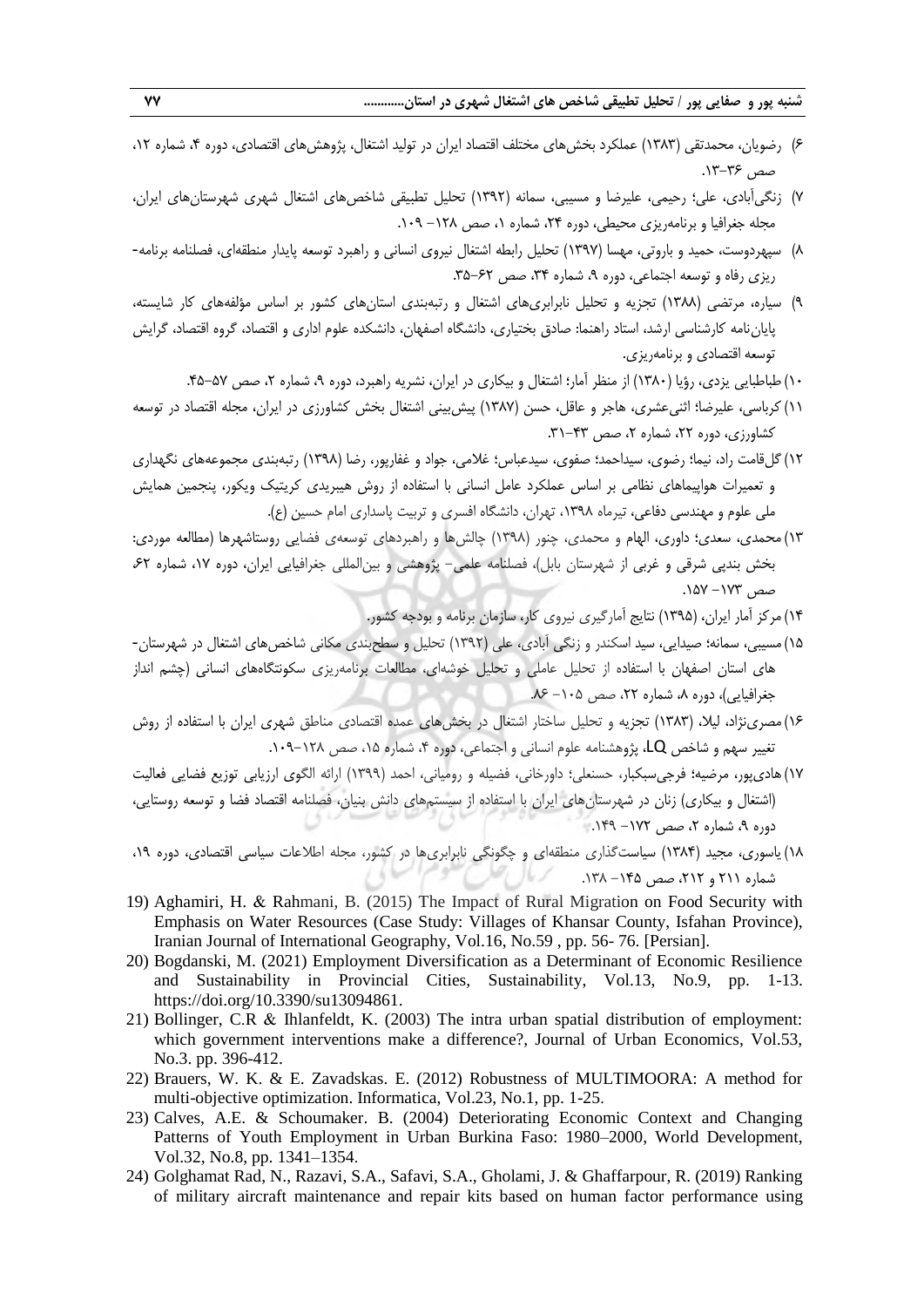Critical Vickor hybrid method, 5th National Conference on Defense Science and Engineering, July 2017, Tehran, Imam Hossein (AS) Military University. [Persian].

- 25) Hadipoor, M., FarajiSabkbar, H., Davarkhani, F. & Romiani, A. (2016) Presenting a model for evaluating the spatial distribution of women's activity (employment and unemployment) in Iranian cities using knowledge-based systems, Quarterly Journal of Space Economics and Rural Development, Vol.9, No.2, pp. 149- 172. [Persian].
- 26) Heidari Dehvaei, J., Mohammadi, N., Vanaki, A. & Ghaffari, S. (2016) Selecting the Appropriate Method for Predicting Iran Aircraft Engine Technology 14 », Technology Development Management, Vol.4, No.4, pp. 163-194. [Persian].
- 27) Hejazi, S.J. (2018) Estimation of urban employment in land use development scenarios with regression model (Case study: Kianpars and Kianabad neighborhoods of Ahvaz), Physical Development Planning, Vol.5, No.10, pp. 65-79. [Persian].
- 28) https://niti.gov.in/planningcommission.gov.in/docs/reports/genrep/bkpap2020/32\_bg2020.pdf.
- 29) ILO and UNICEF (International Labour Organization and United Nations Children's Fund). (2020) COVID-19 and Child Labour: A Time of Crisis, a Time to Act. 12 June.
- 30) Karande, P. & Chakraborty.S. (2012) Application of multi-objective optimization on the basis of ratio analysis (MOORA) method for materials selection. Materials & Design, Vol.37, No.5, pp. 317-324. [Persian].
- 31) Karbasi, A., Asnaashari, H. & Aaqel, H. (2008) Agricultural Employment Forecast in Iran, Journal of Economics in Agricultural Development, Vol.22, No.2, pp. 31-43. [Persian].
- 32) Liu, H.C., You, J.X., Lu, C. & Chen. Y.Z. (2015) Evaluating health-care waste treatment technologies using a hybrid multi-criteria decision making model. Sustainable Energy Reviews, Vol.41, No.1, pp. 932-942.
- 33) Mesrinezhad, L. (2004) Analysis of employment structure in major economic sectors of urban areas of Iran using share change method and LQ index, Journal of Humanities and Social Sciences, Vol.4, No.15, pp. 109-128. [Persian]
- 34) Mohammadi, S., Davari, E. & Mohammadi, Ch. (2019) Challenges and Strategies of Spatial Development of Rural Cities (Case Study: East and West Bandapi Section of Babol), Iranian Journal of International Geography, Vol.17, No.62, pp. 157 - 173. [Persian].
- 35) Mosayebi, S., Seydaee, S.E. & Zangiabadi, A. (2013) Spatial analysis and leveling of employment indicators in the cities of Isfahan province using factor analysis and cluster analysis, two quarterly land management quarterly, Vol.8, No.22, pp. 361-383. [Persian].
- 36) Rastghalam, N., Moradi, D., Shahivandi, A. & Mohammadi, M. (2020) Evaluation of the effects of employment distribution flow on urban network transformation in Isfahan urban complex using social network analysis method, Land Management Journal, Vol.11, No.1, pp. 103-125. [Persian].
- 37) Razavian, M. (2004) The performance of different sectors of the Iranian economy in job creation, Economic Research, Vol.4, No.12, pp. 13-36. [Persian].
- 38) Sayareh, M. (2009) Analysis of employment inequalities and ranking of the country's provinces based on the components of decent work, Master's thesis, Supervisor: Sadegh Bakhtiari, University of Isfahan, Faculty of Administrative Sciences and Economics, Department of Economics, Economic Development and Planning. [Persian]
- 39) Sepehrdoost, H. & Barouti, M. (2017) Analysis of the Relationship between Manpower Employment and Regional Sustainable Development Strategy, Quarterly Journal of Welfare Planning and Social Development, Vol.9, No.34, pp. 35-62. [Persian].
- 40) Stanila, L, Andreica, M.E. & Cristescu. A. (2014) Econometric analysis of the employment rate for the E.U. countries, Procedia - Social and Behaviora Sciences, Vol.109, No.3, pp. 178- 182.
- 41) Statistics Center of Iran. (2016) Results of labor force statistics, program, and budget organization of the country. [Persian].
- 42) TabatabaiYazdi, R. (2001) Employment and Unemployment in Iran, Strategy Magazine, Vol.9, No.2. pp. 45-57. [Persian].
- 43) Taklo, A., Shamsoldini, A., Rahmani, B. & ShariatPanahi, M. (2020) Development of human resources in the agricultural sector in rural areas (Case: Central part of Malayer city), Iranian Journal of International Geographical Research, Vol.18, No.67, pp. 88-103. [Persian].